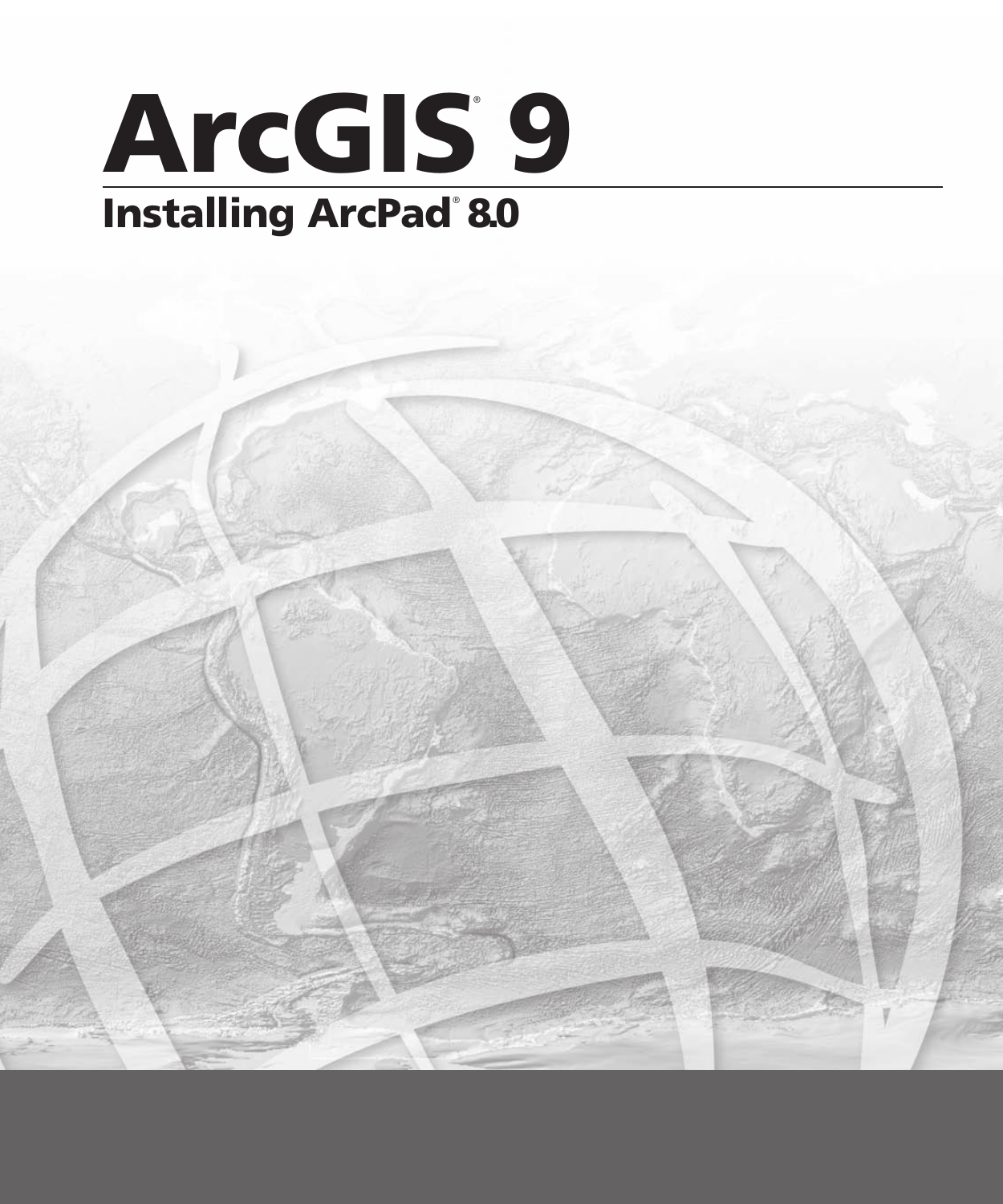Copyright © 2000–2009 ESRI and its licensor(s). All rights reserved. Printed in the United States of America.

The information contained in this document is the exclusive property of ESRI and its licensor(s). This work is protected under United States copyright law and the copyright laws of the given countries of origin and applicable international laws, treaties, and/or conventions. No part of this work may be reproduced or transmitted in any form or by any means, electronic or mechanical, including photocopying or recording, or by any information storage or retrieval system, except as expressly permitted in writing by ESRI. All requests should be sent to Attention: Contracts and Legal Services Manager, ESRI, 380 New York Street, Redlands, CA 92373-8100 USA.

The information contained in this document is subject to change without notice.

#### **LICENSOR CREDITS**

Portions of this work contain the intellectual property of MapTel and are used herein under license.

Copyright © 1995–2009 MapTel. All rights reserved.

Portions of this work contain the intellectual property of LizardTech, Inc., and are used herein under license.

Copyright © 1995–2004 LizardTech, Inc. All rights reserved. MrSID is protected by U.S. Patent No. 5,710,835. Foreign Patents Pending. Portions of this work contain the intellectual property of Unisearch Limited and are used herein under license.

Copyright © 2001 Unisearch Limited. All rights reserved.

#### **DATA CREDITS**

*Elmore sample data:* Coliban Region Water Authority, Bendigo, Victoria, Australia. The Coliban Region Water Authority ("the Authority") believes that the information supplied is correct; however, it does not warrant the accuracy of that information. The Authority disclaims responsibility for any omissions, inaccuracies, discrepancies, errors of scale, or any inconsistencies which may exist between the actual and the digital data supplied. The Authority further disclaims responsibility for any loss or damage, including consequential loss or damage, suffered by any person relying upon such information, whether that loss or damage is caused by negligence, or from any other cause whatsoever, on the part of the Authority or its employees, agents, and contractors.

*Redlands trees sample data:* West Coast Arborists, Inc.

*Redlands streets sample data:* Tele Atlas. Copyright © 2005 Tele Atlas North America, Inc. All rights reserved.

*Rhode Island StreetMap sample data:* Tele Atlas. Copyright © 1984–2006 Tele Atlas North America, Inc. All rights reserved.

*Nyon data for screen shots:* Tele Atlas N.V. Copyright © 2005 Tele Atlas N.V. All rights reserved.

*QuickBird image of Redlands:* DigitalGlobe, Inc. Copyright © 2005 DigitalGlobe, Inc. All rights reserved.

*Riverside sample data:* City of Riverside, California.

#### **U. S. GOVERNMENT RESTRICTED/LIMITED RIGHTS**

Any software, documentation, and/or data delivered hereunder are subject to the terms of the License Agreement. In no event shall the U.S. Government acquire greater than RESTRICTED/LIMITED RIGHTS. At a minimum, use, duplication, or disclosure by the U.S. Government is subject to restrictions as set forth in FAR §52.227-14 Alternates I, II, and III (JUN 1987); FAR §52.227-19 (JUN 1987) and/or FAR §12.211/12.212 (Commercial Technical Data/Computer Software); and DFARS §252.227-7015 (NOV 1995) (Technical Data) and/or DFARS §227.7202 (Computer Software), as applicable. Contractor/Manufacturer is ESRI, 380 New York Street, Redlands, CA 92373-8100 USA.

#### **DISCLAIMER**

THE DATA INCLUDED IN THIS WORK IS FROM AN INDEPENDENT COMPANY, AND AS SUCH, ESRI MAKES NO GUARANTEES AS TO THE QUALITY, COMPLETENESS, AND/OR ACCURACY OF THE DATA. EVERY EFFORT HAS BEEN MADE TO ENSURE THE ACCURACY OF THE DATA INCLUDED IN THIS WORK, BUT THE INFORMATION IS DYNAMIC IN NATURE AND IS SUBJECT TO CHANGE WITHOUT NOTICE. ESRI AND THE DATA VENDOR(S) ARE NOT INVITING RELIANCE ON THE DATA, AND ONE SHOULD ALWAYS VERIFY ACTUAL DATA AND INFORMATION. ESRI DISCLAIMS ALL OTHER WARRANTIES OR REPRESENTATIONS, EITHER EXPRESSED OR IMPLIED, INCLUDING, BUT NOT LIMITED TO, THE IMPLIED WARRANTIES OF MERCHANTABILITY OR FITNESS FOR A PARTICULAR PURPOSE. ESRI AND THE DATA VENDOR(S) SHALL ASSUME NO LIABILITY FOR INDIRECT, SPECIAL, EXEMPLARY, OR CONSEQUENTIAL DAMAGES, EVEN IF ADVISED OF THE POSSIBILITY THEREOF. ARCPAD SOFTWARE IS NOT LICENSED FOR NAVIGATIONAL USE.

ESRI, the ESRI globe logo, ArcPad, StreetMap, ArcGIS, the ArcGIS logo, ArcView, ArcEditor, ArcInfo, and www.esri.com are trademarks, registered trademarks, or service marks of ESRI in the United States, the European Community, or certain other jurisdictions.

Other companies and products mentioned herein may be trademarks or registered trademarks of their respective trademark owners.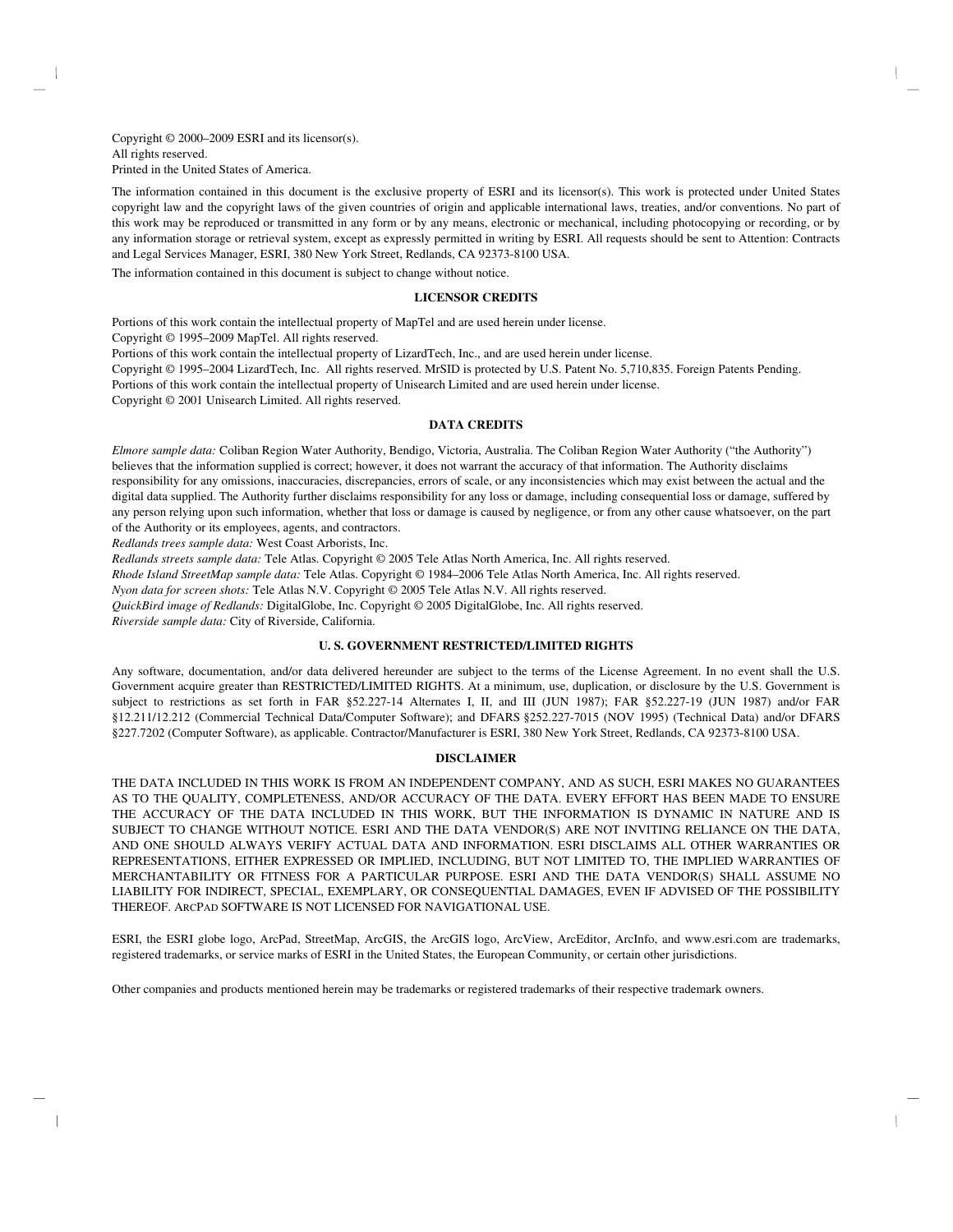# *Introduction*

ESRI® ArcPad® 8.0 includes the following:

- ArcPad for Windows<sup>®</sup> XP and Vista<sup>®</sup> computers
- ArcPad for Windows Mobile® handheld computers
- ArcPad Studio, the toolkit to use to customize ArcPad applications, sample tools, applets, and extensions
- ArcPad StreetMap™ for Windows XP, Vista, and Windows Mobile computers
- ESRI Streetmap Premium North America and Europe dataset DVDs
- ArcPad Streetmap Desktop Data Extractor
- ArcPad language packs
- ArcPad sample data
- Datum Configuration Tool
- ArcPad Toolbar Manager
- ArcPad Data Manager for ArcGIS®, an extension for ArcGIS Desktop to assist in preparing data for use with ArcPad
- ArcGIS Server ArcPad Extension, an extension for ArcGIS Server that supports data synchronization with ArcGIS Server
- Documentation
- Microsoft® SQL Server<sup>™</sup> 2005 Compact Edition database engine for XP and Vista as well as Windows Mobile

ArcPad 8.0 includes language packs for a number of languages. The list of languages can be found in the *ArcPad 8.0 ReadMe* (ESRI ArcPad ReadMe.htm), which is installed with ArcPad. Additional language packs, when available, can be downloaded from the ESRI ArcPad Web site at<http://www.esri.com/arcpad>.

The goal of this installation guide is to lead you through the process of installing ArcPad, ArcPad Studio, ArcPad StreetMap, language packs, sample data, projection and datum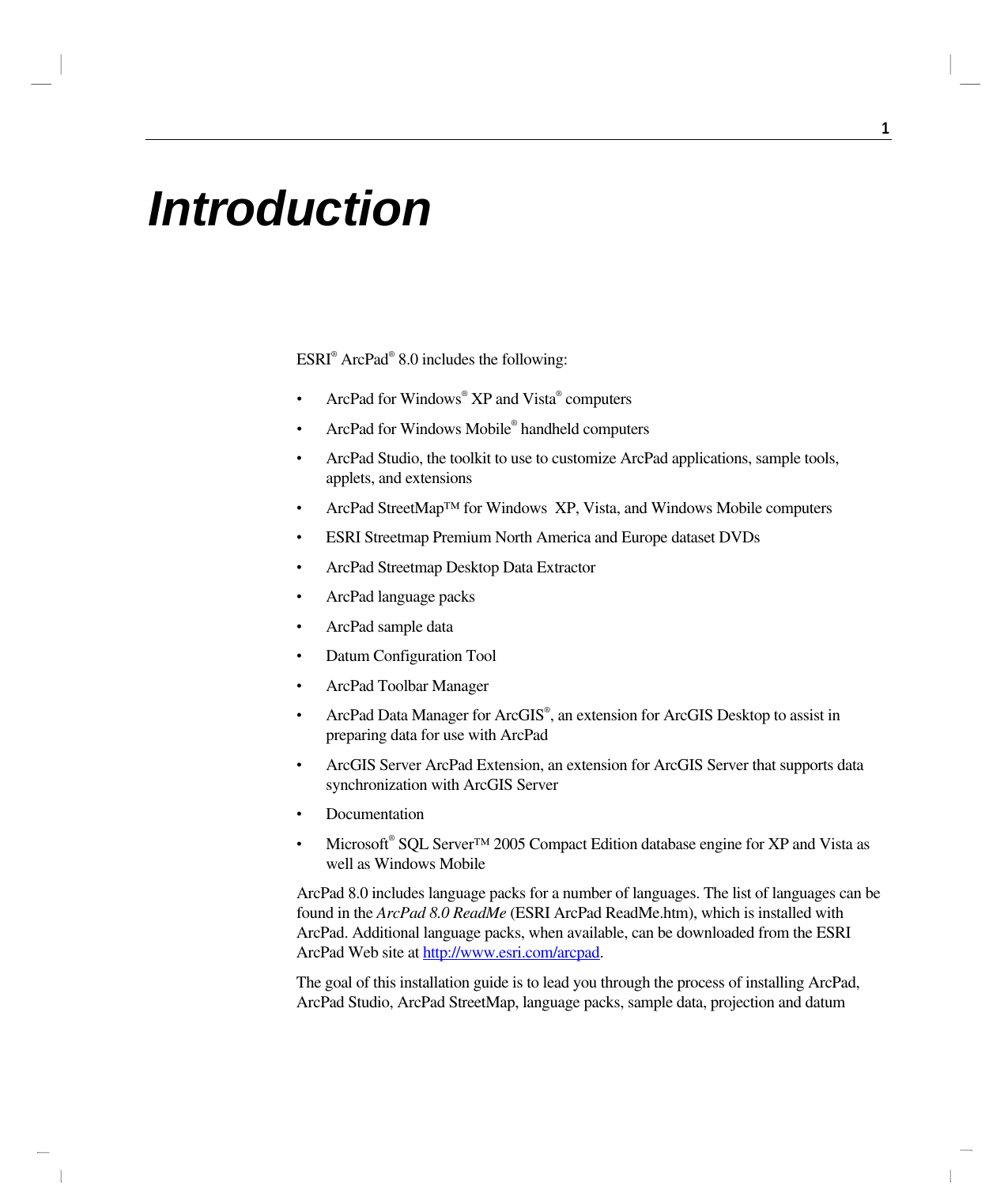transformation files, Datum Configuration Tool, ArcPad Data Manager for ArcGIS Desktop, and ArcGIS Server ArcPad Extension.

For the purpose of clarity, personal computers running Windows XP and Vista will be referred to as desktop PCs in this installation guide. This will help to avoid confusion when Windows Mobile devices and desktop PCs are mentioned in the same sentence.

Installing ArcPad is a five-step (or four-step if you do not require server synchronization) process:

- 1. Install Microsoft ActiveSync® (for Windows XP) or Windows Mobile Device Center (for Windows Vista) on your desktop PC if you intend to install ArcPad 8.0 on a Windows Mobile computer.
- 2. Establish a synchronization connection between your desktop PC and the Windows Mobile computer. This step is only required if you intend to install ArcPad on a Windows Mobile computer.
- 3. Insert the ArcPad 8 installation media. Select Install ArcPad from the ArcPad 8 DVD setup menu to install ArcPad 8 and all the components on your desktop PC.
- 4. After installing ArcPad on your desktop PC, the setup program will launch the ArcPad Deployment Manager to install ArcPad and the various components to your Windows Mobile computer.

The ArcPad Deployment Manager can also be started from your desktop PC by clicking Start > All Programs > ArcGIS > ArcPad 8.0 > ArcPad Deployment Manager.

5. Insert the ArcPad 8 installation media into the machine where ArcGIS Server is installed. From the ArcPad 8 DVD setup menu, select Install ArcGIS Server ArcPad Extension. The ArcGIS Server ArcPad Extension requires ArcGIS Server Enterprise Advanced Edition 9.3 (.Net) or higher. This step is only required if you intend to synchronize ArcPad data with ArcGIS Server.

ArcPad 8.0 requires an ArcPad registration number for continuous use. Without a registration number, ArcPad will operate in evaluation mode—all ArcPad functionality will be active however, ArcPad will automatically time out after 20 minutes of use. You can then start ArcPad again and evaluate it for another 20 minutes before ArcPad times out. Entering a valid ArcPad registration number disables the time-out. An ArcPad registration number is supplied when you purchase ArcPad 8.0.

ArcPad 5.x, 6.x, or 7.x registration numbers are *not* valid for ArcPad 8.0.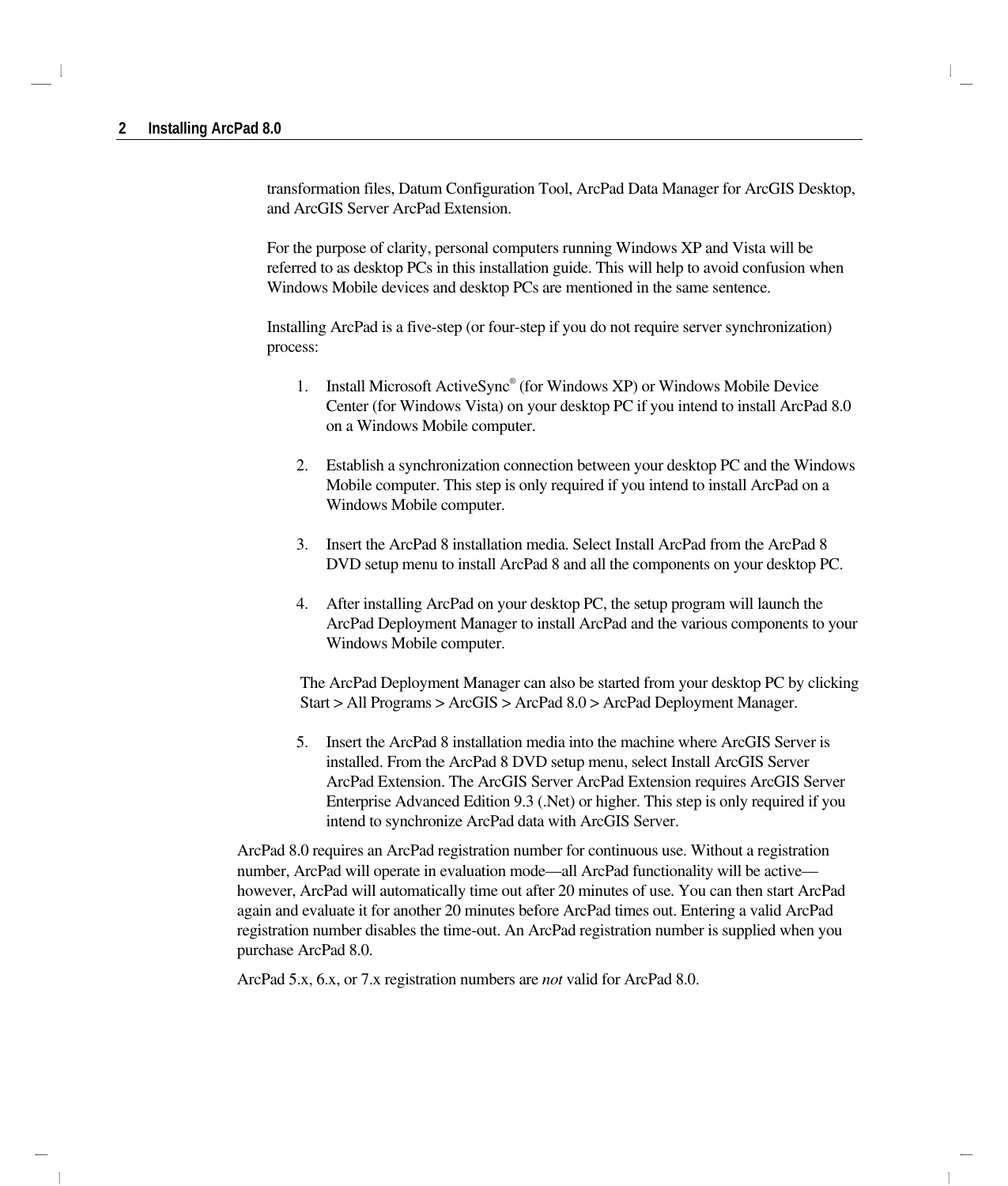To use ESRI Streetmap Premium North America and Europe datasets that shipped with ArcPad 8, you need to request the unlock codes at [http://www.esri.com/arcpad.](http://www.esri.com/arcpad) There will be no additional charge for this request.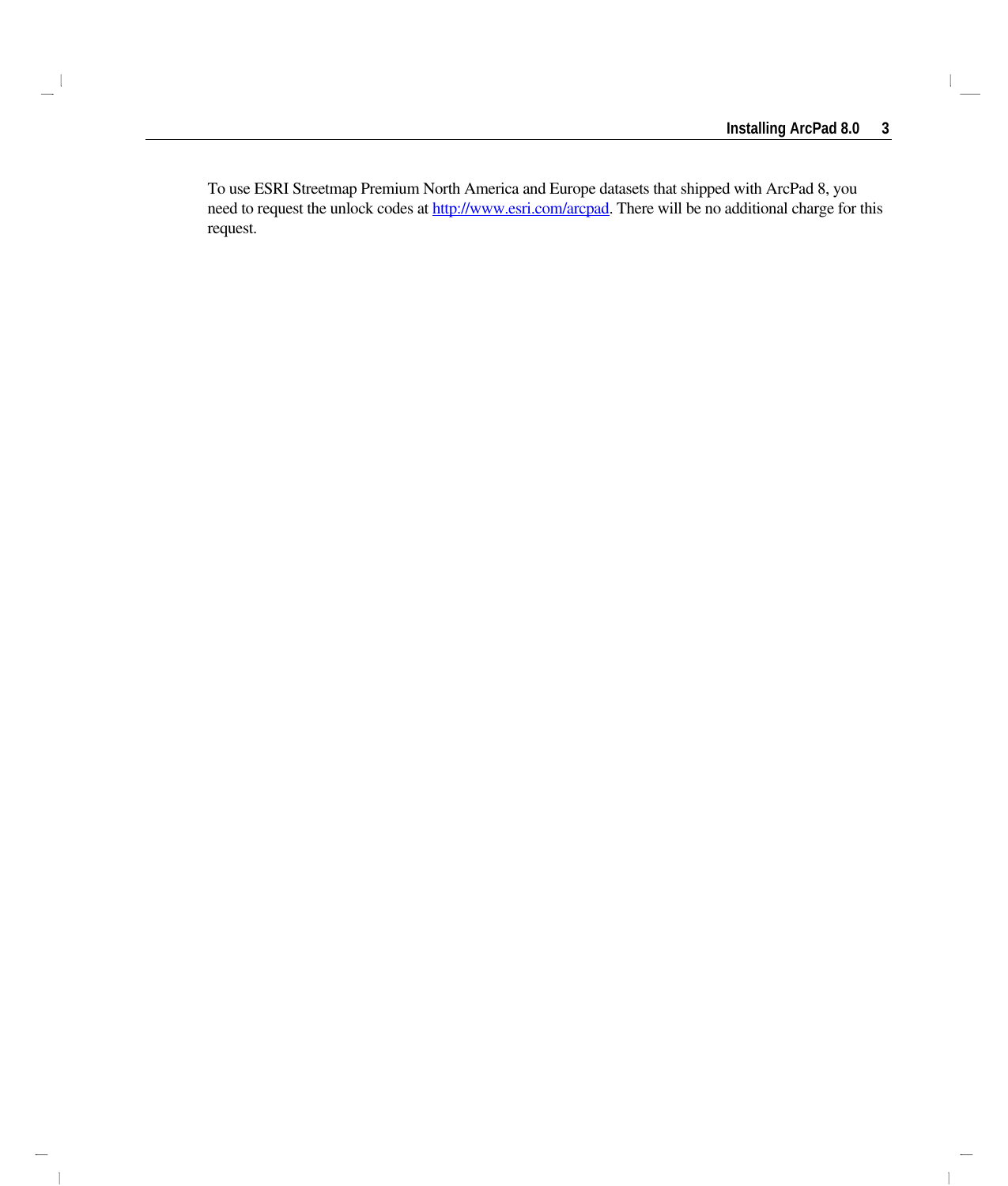# *Installing ArcPad 8.0 on Windows XP or Vista*

## *Introduction*

Installing ArcPad 8.0 on your desktop PC not only installs ArcPad 8.0 and ArcPad Studio, but also installs all the components needed for installing the ArcPad Windows Mobile application, language packs, sample data, projection and datum transformation files, VBScript Runtime Library, and the Microsoft SQL Server Compact Edition database engine on the supported Windows Mobile devices. Hence, it is necessary to install ArcPad on your desktop PC before you can install ArcPad 8.0 on your Windows Mobile device.

Before you install ArcPad, it is important that you install Microsoft ActiveSync® (for Windows XP) or Windows Mobile Device Center (for Windows Vista) on your desktop PC if you intend to install ArcPad on a Windows Mobile computer.

## *System requirements*

Your desktop PC must meet the minimum system requirements to install ArcPad 8.0. For the latest requirements, refer to the ESRI ArcPad Web site at [http://support.esri.com/index.cfm?fa=knowledgebase.systemRequirements.gateway.](http://support.esri.com/index.cfm?fa=knowledgebase.systemRequirements.gateway)

#### *Minimum system requirements*

| Processor               | PC-Intel <sup>®</sup> 750 MHz (or higher)                                                                                        |
|-------------------------|----------------------------------------------------------------------------------------------------------------------------------|
| <b>Operating System</b> | Microsoft Windows XP or Vista                                                                                                    |
| <b>RAM</b>              | 512 MB                                                                                                                           |
| Free Disk Space         | ArcPad: Approximately 192 MB                                                                                                     |
| ArcGIS Desktop          | ArcView®, ArcEditor <sup>™</sup> , or ArcInfo® 9.3 or higher is<br>required to use the ArcPad Data Manager for ArcGIS<br>Desktop |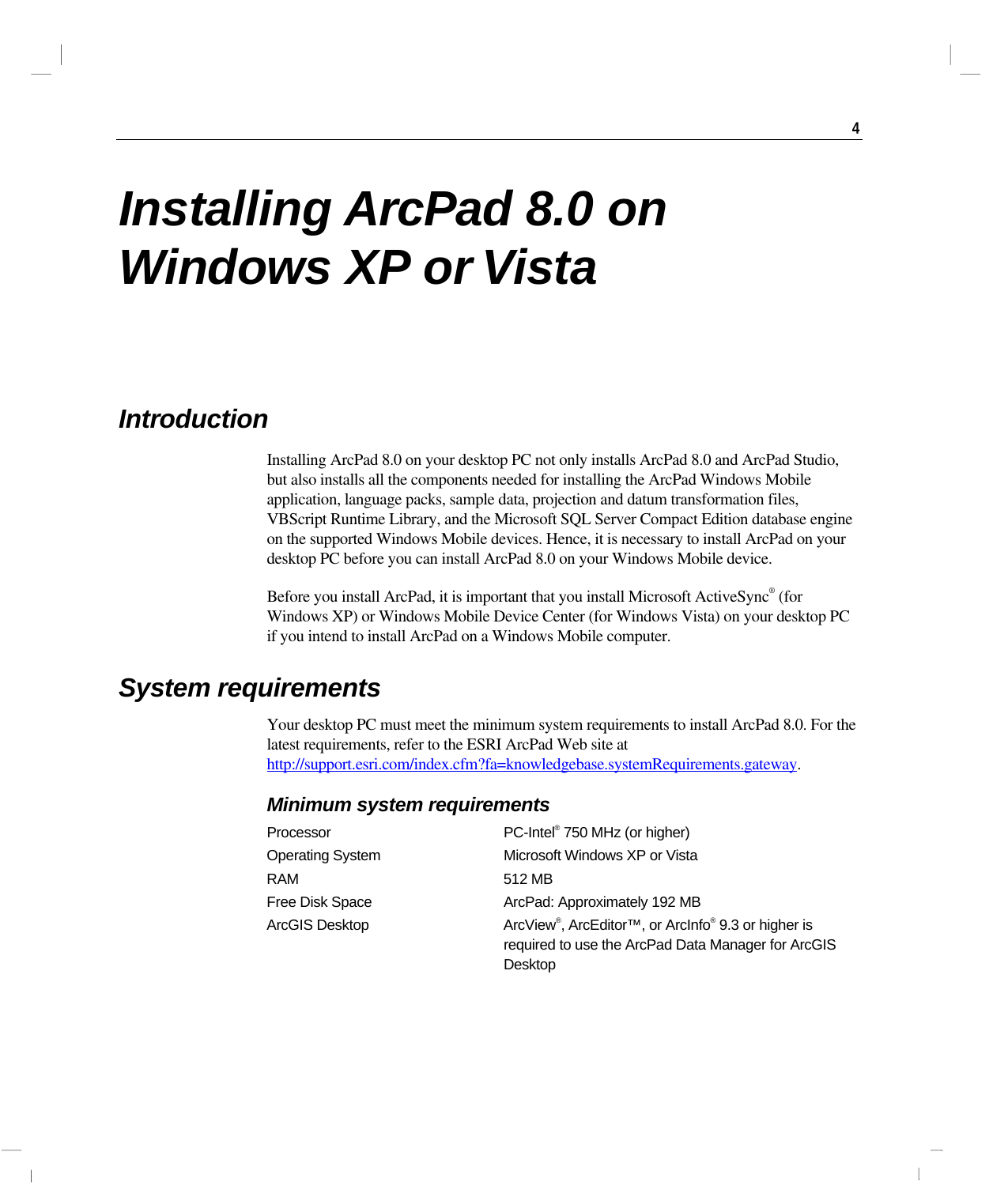| ArcGIS Server                                                                    | ArcGIS Server Enterprise Advanced Edition 9.3 (.Net) is<br>required to use the ArcGIS Server ArcPad extension |
|----------------------------------------------------------------------------------|---------------------------------------------------------------------------------------------------------------|
| <b>Desktop Synchronization Software</b><br>(if you intend to install ArcPad 8.0) | Microsoft ActiveSync 4.5 or higher (for Windows XP)                                                           |
| on a Windows Mobile Computer)                                                    | Windows Mobile Device Center 6.1 or higher (for<br>Windows Vista)                                             |
| Microsoft XML (MSXML) Parser                                                     | MSXML 4.0 Service Pack 2                                                                                      |

## *Preparing for installation*

## *Installing Microsoft ActiveSync or Windows Mobile Device Center*

The installation of ArcPad 8.0 on your desktop PC also installs the ArcPad Deployment Manager, which is used for installing ArcPad 8.0 on Windows Mobile computers. Microsoft ActiveSync (Windows XP) or Windows Mobile Device Center (Windows Vista) needs to be installed on your desktop PC for the ArcPad Deployment Manager to work correctly. You do not need to install Microsoft ActiveSync or Windows Mobile Device Center if you have no plans to install ArcPad 8.0 on Windows Mobile computers. However, you do need to first install Microsoft ActiveSync or Windows Mobile Device Center if you intend to also install ArcPad 8.0 on a Windows Mobile computer.

The latest versions of Microsoft ActiveSync and Windows Mobile Device Center can be found at<http://www.microsoft.com/windowsmobile/activesync/default.mspx>.

## *Installing Microsoft XML Parser*

ArcPad 8.0 requires MSXML 4.0 Service Pack 2 (SP2) or higher. The MSXML 4.0 SP2 release is installed with Windows XP, Windows Vista, and Internet Explorer® 6.0 or higher. If you have one of these products, you do not have to upgrade.

You can download MSXML 4.0 SP2 from

[http://www.microsoft.com/downloads/details.aspx?FamilyID=3144b72b-b4f2-46da-b4b6](http://www.microsoft.com/downloads/details.aspx?FamilyID=3144b72b-b4f2-46da-b4b6-c5d7485f2b42&DisplayLang=en) [c5d7485f2b42&DisplayLang=en](http://www.microsoft.com/downloads/details.aspx?FamilyID=3144b72b-b4f2-46da-b4b6-c5d7485f2b42&DisplayLang=en)

If this link does not work, go to [http://msdn.microsoft.com/downloads.](http://msdn.microsoft.com/downloads/)

Search for MSXML parser to find the MSXML 4.0 SP2 download. Instructions for installing MSXML 4.0 SP2 are included in the download.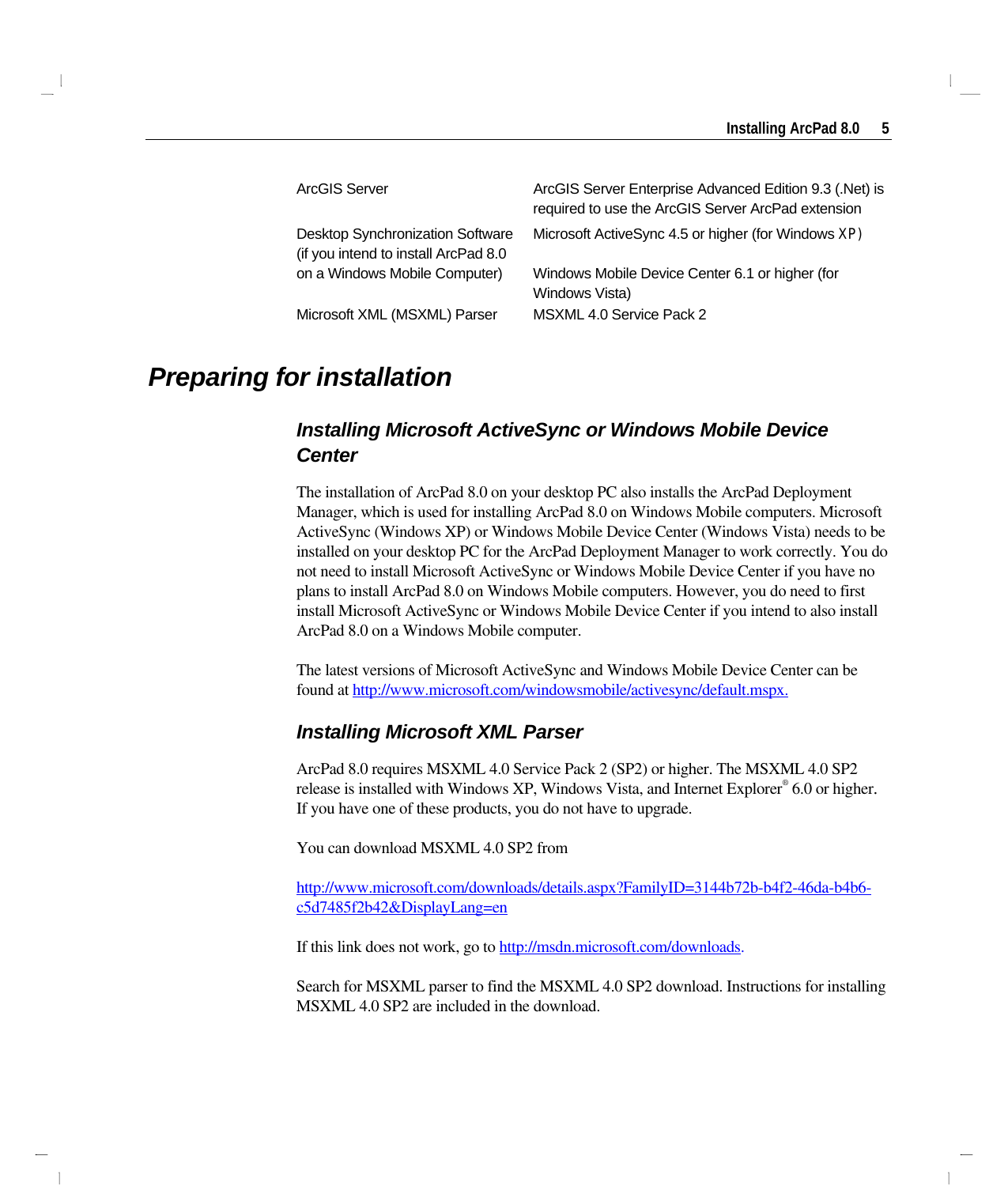## *If you have an earlier version of ArcPad*

It is recommended that you uninstall any previous version of ArcPad and ArcPad Application Builder (PC only) from your desktop PC and Windows Mobile computer before installing ArcPad 8.0.

To uninstall ArcPad Application Builder

Click Start > Control Panel. Double-click the Add or Remove Programs icon. Choose ESRI ArcPad Application Builder 7.1 from the program list and click Change/Remove.

To uninstall ArcPad 7.1

Click Start > Control Panel. Double-click the Add or Remove Programs icon, choose ESRI ArcPad 7.1 from the programs list, and then click Change/Remove.

The installation program for ArcPad will check to see if a previous version is already installed and, if so, will display the following message:

| <b>ArcPad Already Installed</b>                                                                                                                     |  |        |
|-----------------------------------------------------------------------------------------------------------------------------------------------------|--|--------|
| An uninstall is required to update the current<br>version of ArcPad. Click ok to automatically<br>uninstall and continue with upgrade installation. |  |        |
|                                                                                                                                                     |  | Cancel |

Click OK to uninstall the previous version of ArcPad and to install ArcPad 8.0.

## *Installing ArcPad 8.0*

The complete process for installing ArcPad 8.0 involves the following:

- Install Microsoft ActiveSync or Windows Mobile Device Center on your desktop PC if you intend to install ArcPad 8.0 on a Windows Mobile computer.
- Establish a synchronization connection between your desktop PC and Windows Mobile computer. (This step is only required if you intend to install ArcPad on a Windows Mobile computer.)
- Install ArcPad.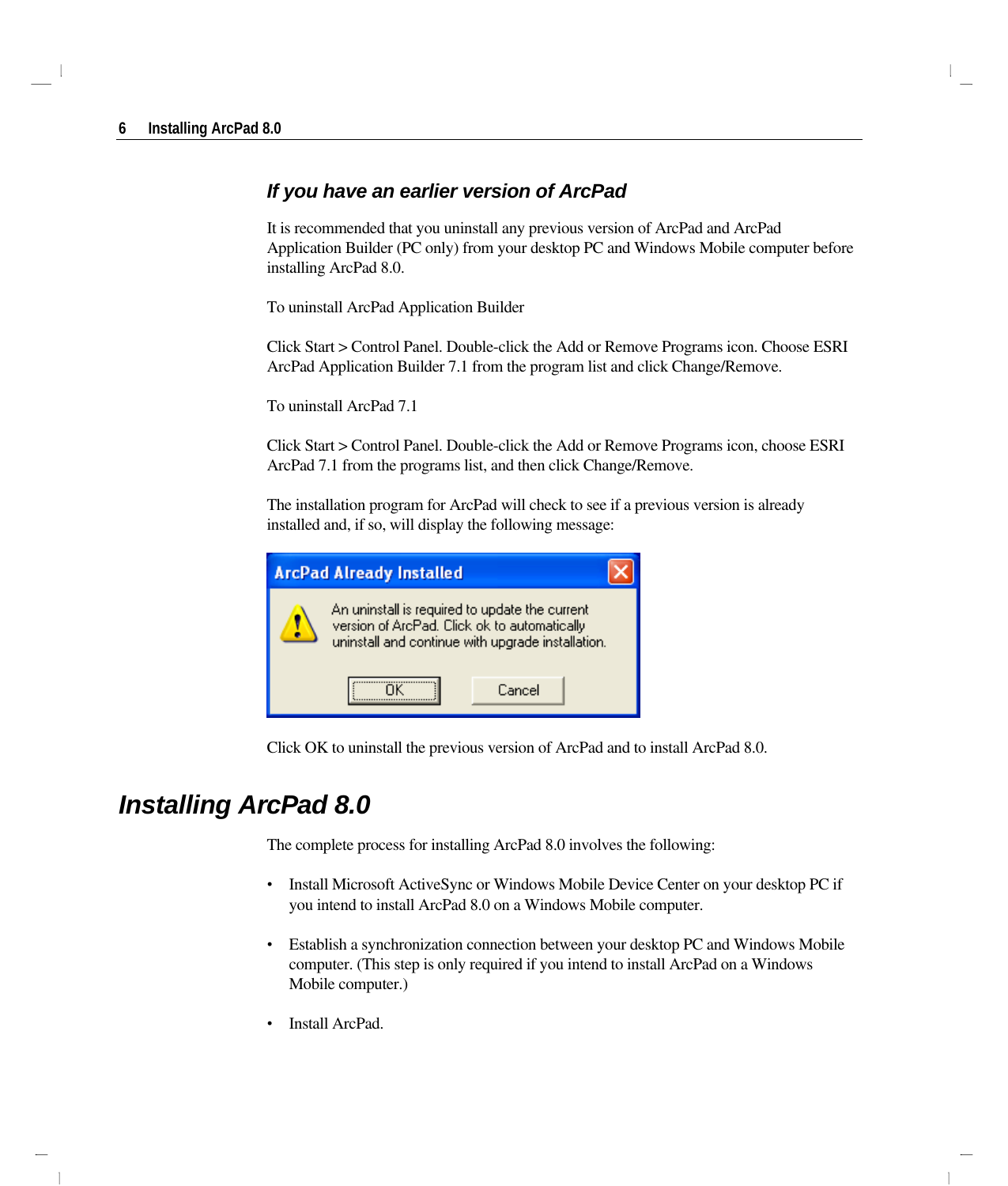ArcPad can be installed from the ArcPad DVD or from the ArcPad files downloaded from the ESRI ArcPad Web site. The installation process is identical; only the location of the files differs.

### *ArcPad DVD contents*

- Setup.exe—Installation program for ArcPad Studio on Windows XP and Vista, ArcPad on Windows XP and Vista, as well as on Windows Mobile. Setup.exe also includes the ArcPad documentation: *Installing ArcPad 8.0* (ArcPad\_InstallGuide.pdf), *Using ArcPad* (ArcPad\_UserGuide.chm), *ArcPad Reference Guide* (ArcPad\_RefGuide.chm), and the *ArcPad Quick Reference* guide (ArcPad\_QuickRef.pdf).
- ServerSetup.exe—Installation program for ArcGIS Server ArcPad extension on desktop PC where ArcGIS Server Enterprise Advanced Edition 9.3 (.Net) is installed.
- ArcPad Streetmap Desktop Data Extractor—A utility that allows users to extract streetmap data from ESRI Streetmap Premium North America and Europe datasets.
- *Installing ArcPad 8.0* (ArcPad\_InstallGuide.pdf).
- *ESRI ArcPad License Agreement (ESRI ArcPad License Agreement.htm).*
- *ESRI ArcPad Readme (ESRI ArcPad ReadMe.htm).*

**NOTE:** First install Microsoft ActiveSync (Windows XP) or Windows Mobile Device Center (Windows Vista) on your desktop PC if you intend to install ArcPad 8.0 on a Windows Mobile computer.

To install ArcPad, follow these steps:

- Close all applications on your desktop PC.
- Establish a synchronization connection between your desktop PC and Windows Mobile computer. (This step is only required if you intend to install ArcPad on a Windows Mobile computer.)
- Insert the ArcPad 8 DVD and follow the instructions on the screen.

If Autorun has been disabled for your DVD drive, use Windows Explorer to locate the Setup.exe file on your DVD. Double-click Setup.exe to start the installation.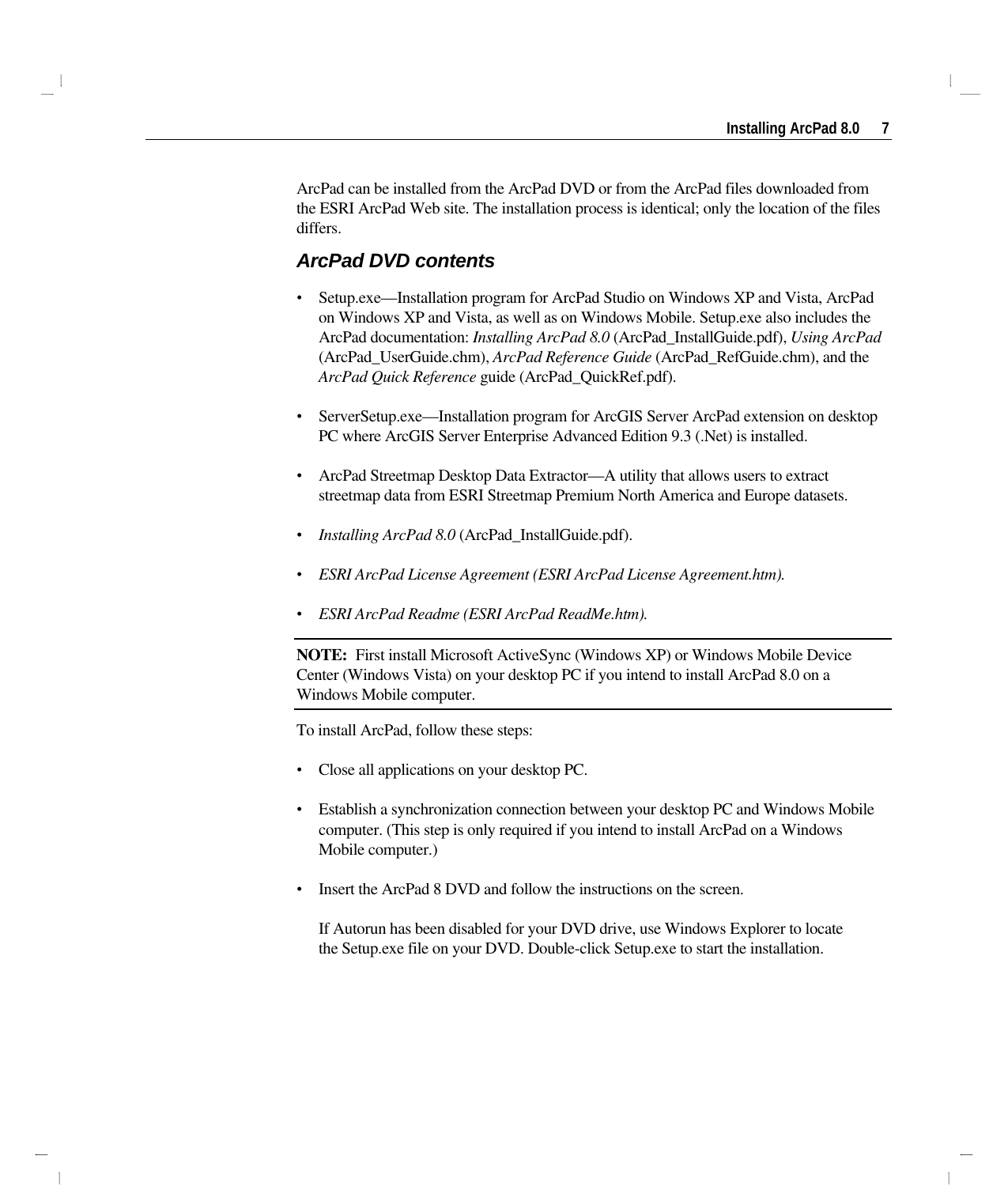If you have downloaded the ArcPad files from the ESRI ArcPad Web site, use Windows Explorer to locate the Setup.exe file on your desktop PC. Double-click Setup.exe to start the installation.

• Follow the instructions on your screen.

The installation program will

- Install ArcPad 8.0, ArcPad Studio, and the ArcPad StreetMap extension on your desktop PC.
- Create a \Program Files\ArcPad 8.0 folder on the C: drive of your desktop PC (you can change this default location during the installation). The installation will create the following subfolders:
	- Applets: ArcPad searches this folder for applets to load on startup. The ArcPad StreetMap applet files are copied into this folder.
	- CABs: The Windows Mobile installation files are copied into this folder.
	- Coordinate Systems: The projection (.prj) files are copied into this folder.
	- Desktop Tools: The ArcPad Data Manager for ArcGIS Desktop, the Datum Configuration Tool, and the ArcPad Deployment Manager are copied into this folder.
	- Extensions: ArcPad searches this folder for extensions to load on startup. The ArcPad StreetMap extension files are copied into this folder.
	- Help: The documentation and language help files are copied into this folder.
	- Developer: The ArcPad Object Model PDF and ArcPad Studio help files are copied into this folder.
	- Locales: The language dynamic link library (.dll) files are copied into this folder.
	- Modules: The ArcPad module files are copied into this folder.
	- Samples: The ArcPad sample data is copied into this folder.
	- Sqlce: The Microsoft SQL Server Compact Edition database engine files are copied into this folder.
	- Styles: The ESRI Style file is copied into this folder.
	- System: The NADCON and HARN datum transformation tables are copied into this folder.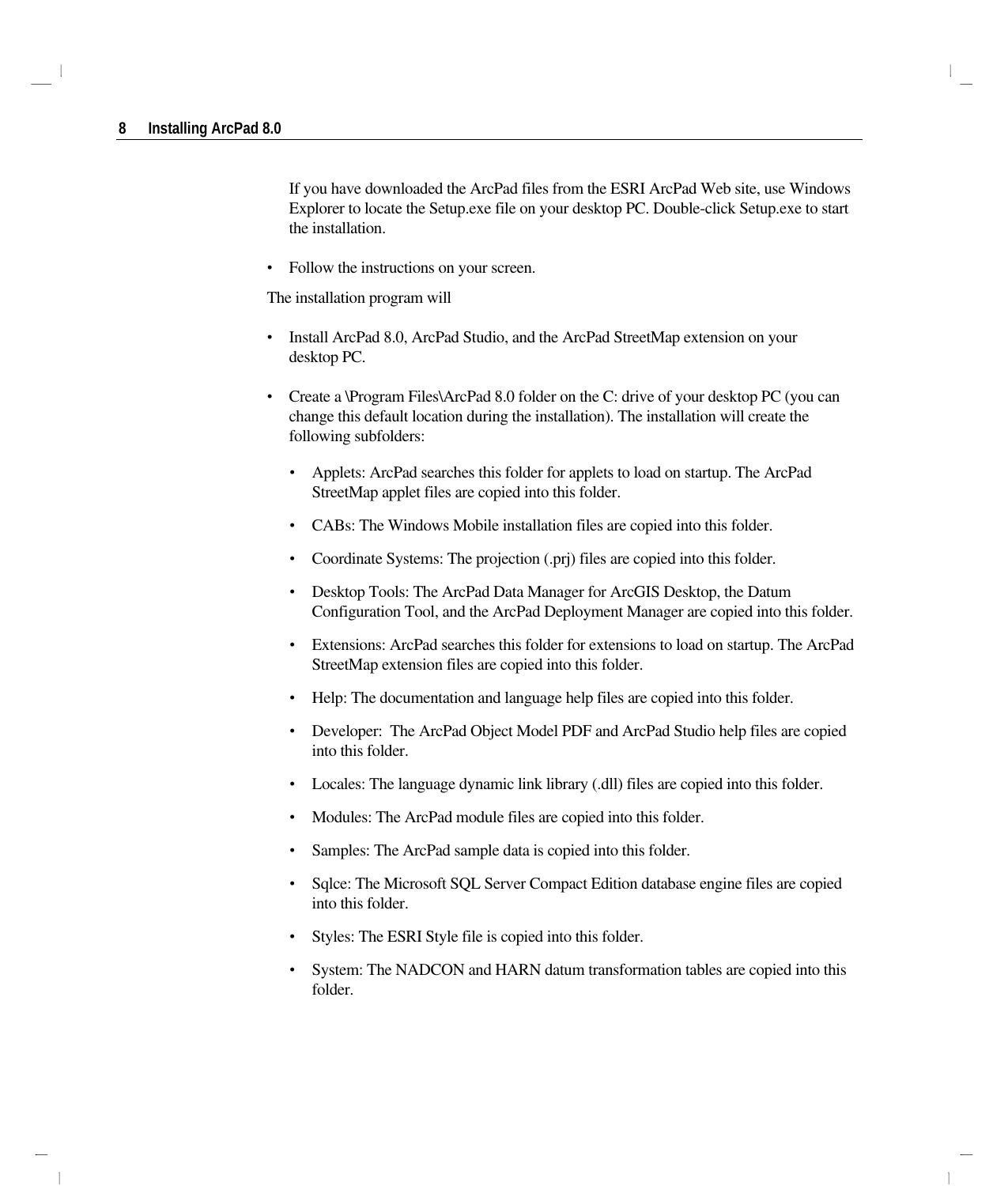- Tools: Samples applets, such as the Photo Layer tools, are copied into this folder.
- Icons: ArcPad icons are copied into this folder.
- Copy the esri\_11.ttf, esri\_30.ttf, esri\_49.ttf, and esri\_144.ttf fonts into the \Windows\Fonts folder if they do not already exist.
- Install the ArcPad Data Manager extension for ArcGIS Desktop.
- Install ArcPad Datum Configuration Tool. This is a standalone tool for configuring datum transformations used by ArcPad.
- Install ArcPad Deployment Manager. This is a standalone tool for installing ArcPad and its components to Windows Mobile devices.

The ArcPad Deployment Manager will be automatically launched after installing ArcPad on your desktop PC. You can choose which component to install on your connected Windows Mobile device then click Deploy to install the selected components.

• Install ArcPad Toolbar Manager. This is a standalone tool to use to either modify the outof-the-box toolbars or to create your own.

#### *ArcPad Studio*

The ArcPad Studio is automatically installed together with ArcPad on the desktop PC.

#### *ArcPad 8.0 StreetMap extension*

The ArcPad 8.0 StreetMap extension is automatically installed together with ArcPad on the desktop PC.

#### *ArcPad 8.0 sample data*

The ArcPad sample data is automatically installed together with ArcPad on the desktop PC.

### *ArcPad 8.0 language packs*

The language packs included with ArcPad 8.0 are automatically installed on your desktop PC when installing ArcPad 8.0. A language can be selected in ArcPad from the Locale page of the ArcPad Options dialog box.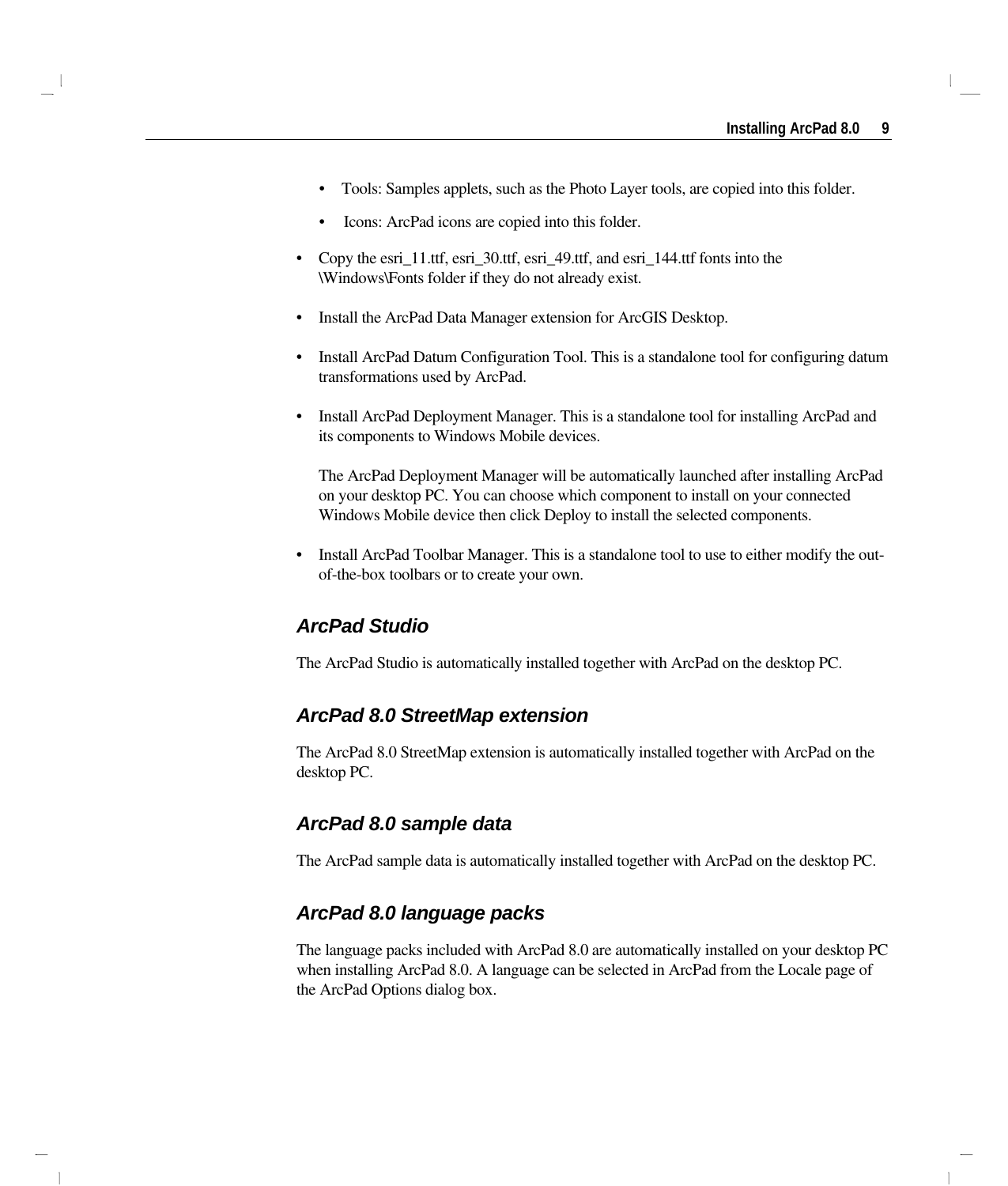**NOTE:** To use a language pack with ArcPad, the locale and code page must be supported on the device. The Locale page of the ArcPad Options dialog box only lists the locales that are supported on the device. Your device's operating system does not need to be localized for a particular language to use the language in ArcPad, but the operating system does need to support the language and code page—for example, you can install the Chinese fonts, or code pages, on an English Windows XP desktop PC. Once you have done this, you can use the Chinese locale with ArcPad, even though the Windows XP operating system is still in English.

## *After running setup*

The ArcPad installation creates the following program items under the Start > All Programs > ArcGIS > ArcPad 8.0 program group:

- ArcPad 8.0 for Windows
- Datum Configuration Tool
- ArcPad Toolbar Manager
- ArcPad Deployment Manager
- ArcPad Studio
- Help
- Developer Help

## *Entering your registration number*

Entering a valid ArcPad registration number disables the evaluation mode time-out. To enter your registration number, follow these steps:

- Start ArcPad by clicking Start > All Programs > ArcGIS > ArcPad 8.0 > ArcPad 8.0 for Windows.
- Type your registration number in the Registration dialog box and click OK.

ArcPad 5.x, 6.x, and 7.x registration numbers are *not* valid for ArcPad 8.0.

You will also need to enter the streetmap data unlock code when you add the ESRI North America or the Europe Streetmap Premium dataset in ArcPad for the first time.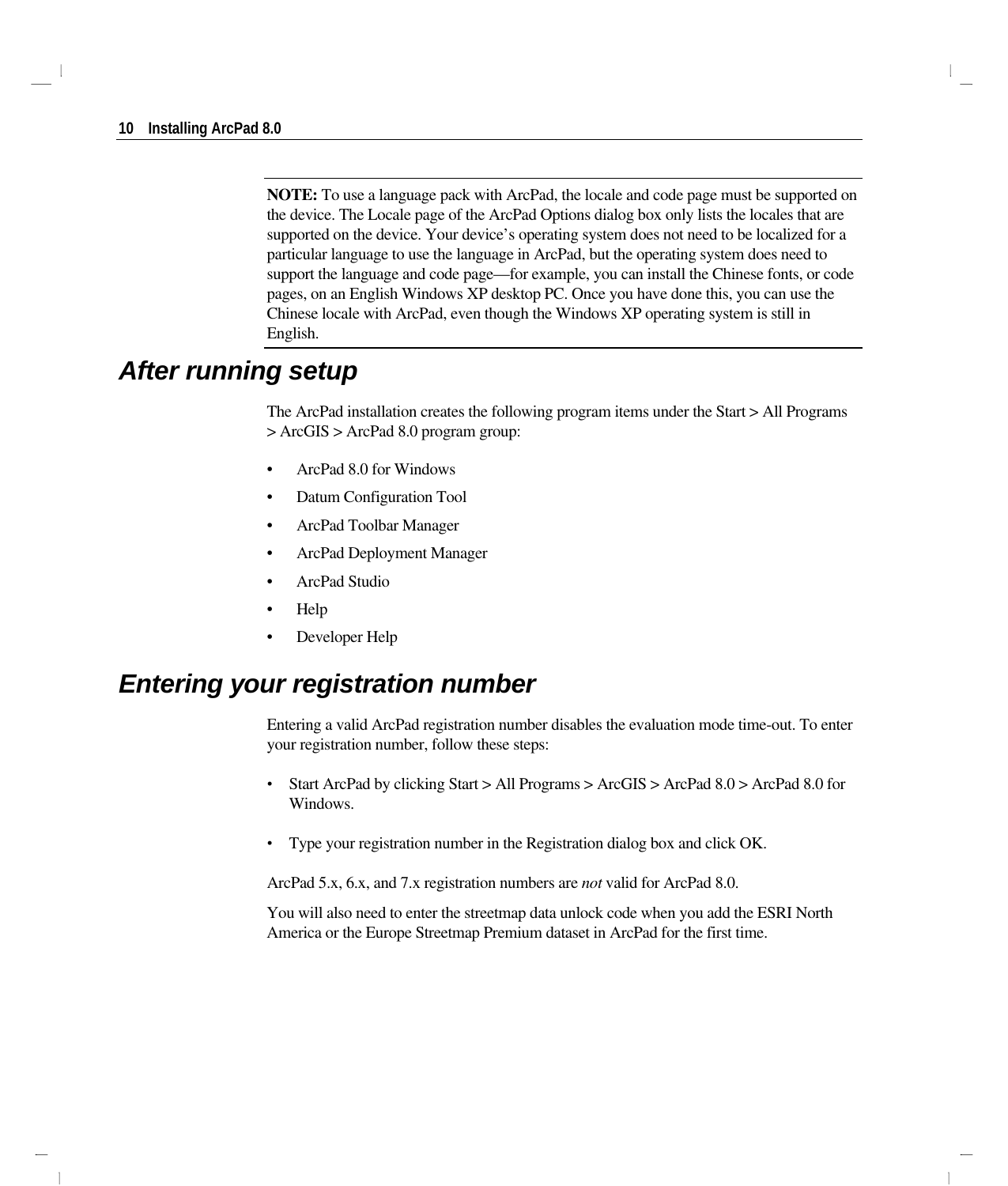## *Installing ArcGIS Server ArcPad Extension*

Insert the ArcPad 8 installation media DVD into the PC where ArcGIS Server is installed. Select Install ArcGIS Server ArcPad Extension from the ArcPad 8 DVD setup menu. The ArcGIS Server ArcPad Extension requires ArcGIS Server Enterprise Advanced Edition 9.3 (.Net) or higher. This step is only required if you intend to synchronize ArcPad data with ArcGIS Server.

## *Uninstalling ArcPad 8.0*

The ArcPad 8.0 components can be easily uninstalled, if necessary.

Click Start > Settings > Control Panel. Double-click the Add or Remove Programs icon. Choose ESRI ArcPad 8.0 from the program list and click Change/Remove.

## *Uninstalling ArcGIS Server ArcPad Extension*

Click Start > Settings > Control Panel. Double-click the Add or Remove Programs icon. Choose ArcGIS Server ArcPad from the program list and click Change/Remove.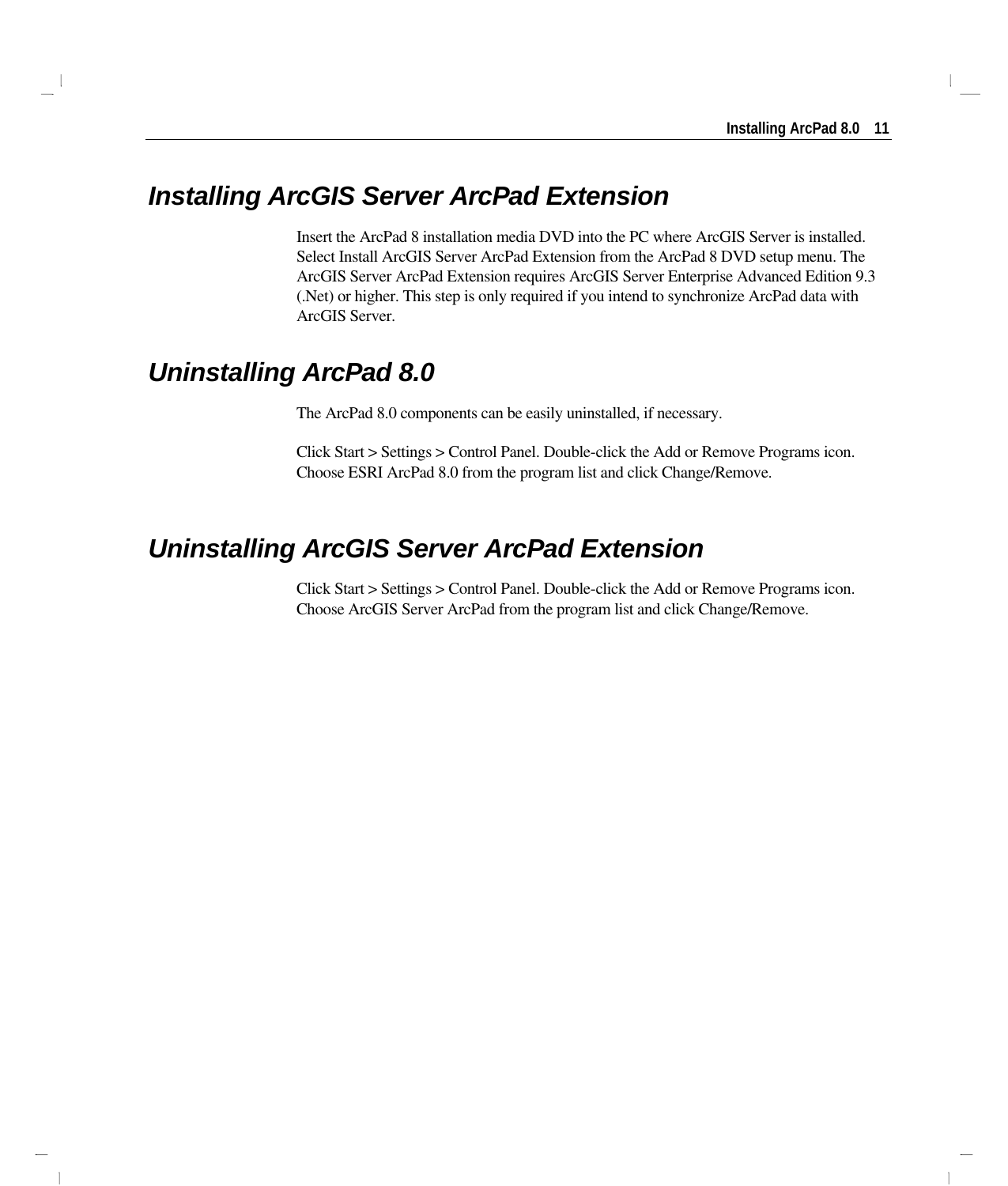# *Installing ArcPad 8.0 on Windows Mobile*

## *Introduction*

ArcPad 8.0 is designed to run on any Windows Mobile computer that meets the minimum system requirements listed below. ArcPad, similar to many Windows Mobile programs, is installed on your Windows Mobile computer by running an installation program from your desktop PC. The ArcPad Deployment Manager uses a Microsoft ActiveSync (Windows XP) or Windows Mobile Device Center (Windows Vista) connection to install the selected programs and components for your Windows Mobile computer's processor.

## *System requirements*

Your Windows Mobile computer must meet the minimum system requirements to install ArcPad 8.0. For the latest requirements, refer to the ESRI ArcPad Web site at http://www.esri.com/arcpad.

| Processor               | ARM-based processors, including the following:     |
|-------------------------|----------------------------------------------------|
|                         | Intel (StrongARM®, XScale™)                        |
|                         | Samsung <sup>®</sup>                               |
|                         | Texas Instruments (OMAP™)                          |
|                         | Atmel®                                             |
| <b>Operating System</b> | Windows Mobile 5                                   |
|                         | Windows Mobile 6                                   |
|                         | Windows Mobile 6.1                                 |
| Memory                  | 64 MB RAM                                          |
| Free storage space      | 11 MB for installing ArcPad                        |
| (approximate)           | 9 MB for installing ArcPad StreetMap               |
|                         | 2.5 MB for installing Microsoft SQL Server Compact |
|                         | Edition database engine                            |

### *Minimum system requirements*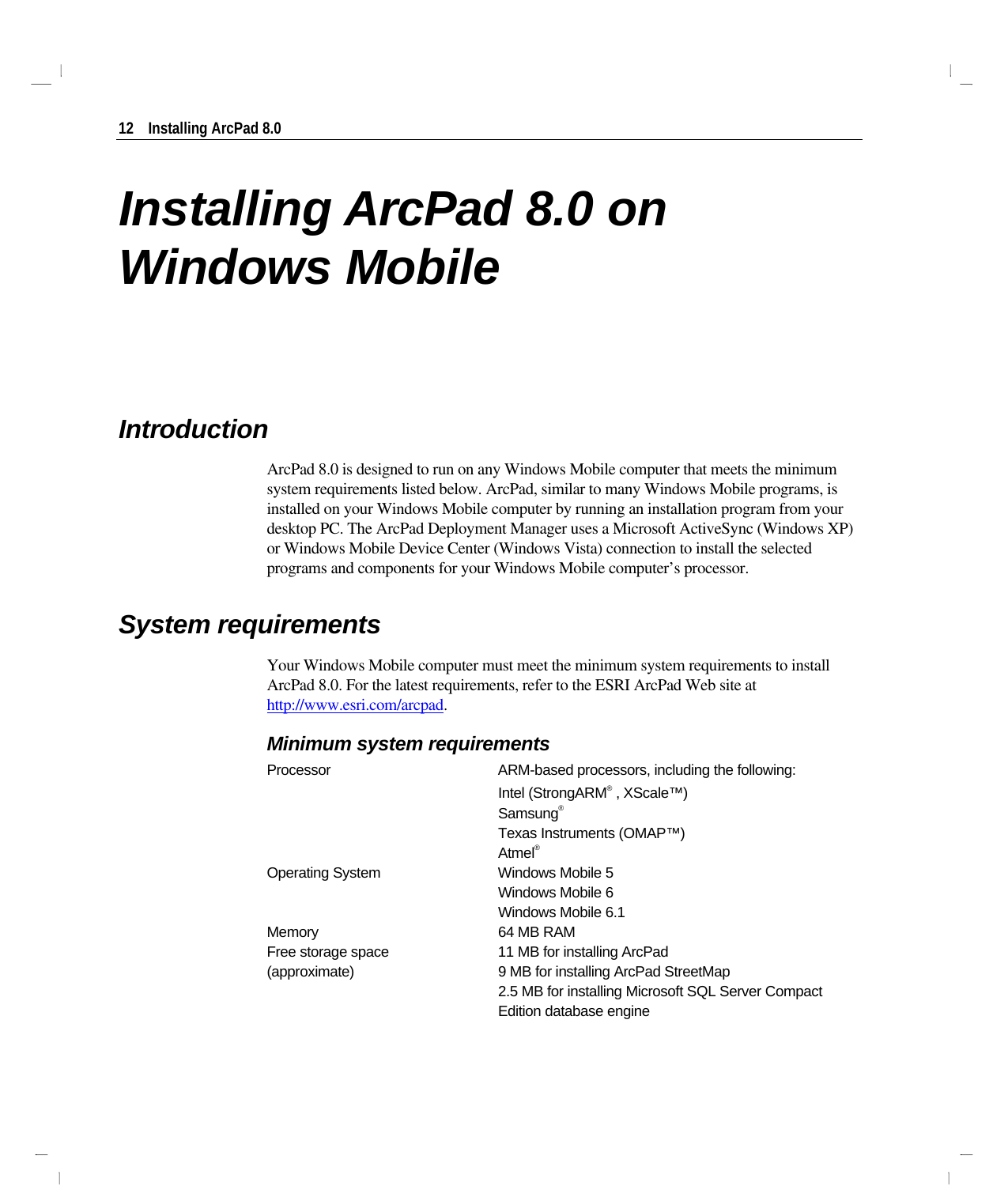| Memory<br>Free storage space<br>(approximate) | 64 MB RAM<br>11 MB for installing ArcPad<br>9 MB for installing ArcPad StreetMap<br>2.5 MB for installing Microsoft SQL Server Compact<br>Edition database engine<br>2 MB for installing Elmore sample data<br>2 MB for installing Redlands sample data<br>1 MB for installing Riverside sample data<br>10 MB for installing Rhode Island sample data<br>6 MB for installing World sample data<br>Approximately 400 KB for installing HARN tables<br>Approximately 2 MB for installing NADCON tables<br>Approximately 100 KB for installing each language pack |
|-----------------------------------------------|----------------------------------------------------------------------------------------------------------------------------------------------------------------------------------------------------------------------------------------------------------------------------------------------------------------------------------------------------------------------------------------------------------------------------------------------------------------------------------------------------------------------------------------------------------------|
| Desktop Synchronization                       | Microsoft ActiveSync (for Windows XP)                                                                                                                                                                                                                                                                                                                                                                                                                                                                                                                          |
| Software                                      | Windows Mobile Device Center (for Windows Vista)                                                                                                                                                                                                                                                                                                                                                                                                                                                                                                               |

#### *Recommended system requirements*

| Memory                           | 128 MB (or more)                                |
|----------------------------------|-------------------------------------------------|
| Desktop Synchronization Software | Microsoft ActiveSync 4.5 or higher (for         |
|                                  | Windows XP)                                     |
|                                  | Windows Mobile Device Center 6.1 or higher (for |

Windows Vista)

## *Preparing for installation*

## *Installing Microsoft ActiveSync or Windows Mobile Device Center*

The installation of ArcPad 8.0 requires a synchronization connection between your desktop PC and your Windows Mobile computer. If you have not already installed Microsoft ActiveSync (Windows XP) or Windows Mobile Device Center (Windows Vista), you can download the latest versions at

<http://www.microsoft.com/windowsmobile/activesync/default.mspx>

Once you have installed and started Microsoft ActiveSync or Windows Mobile Device Center, ensure that you have a connection between your desktop PC and Windows Mobile computer before starting the ArcPad Deployment Manager.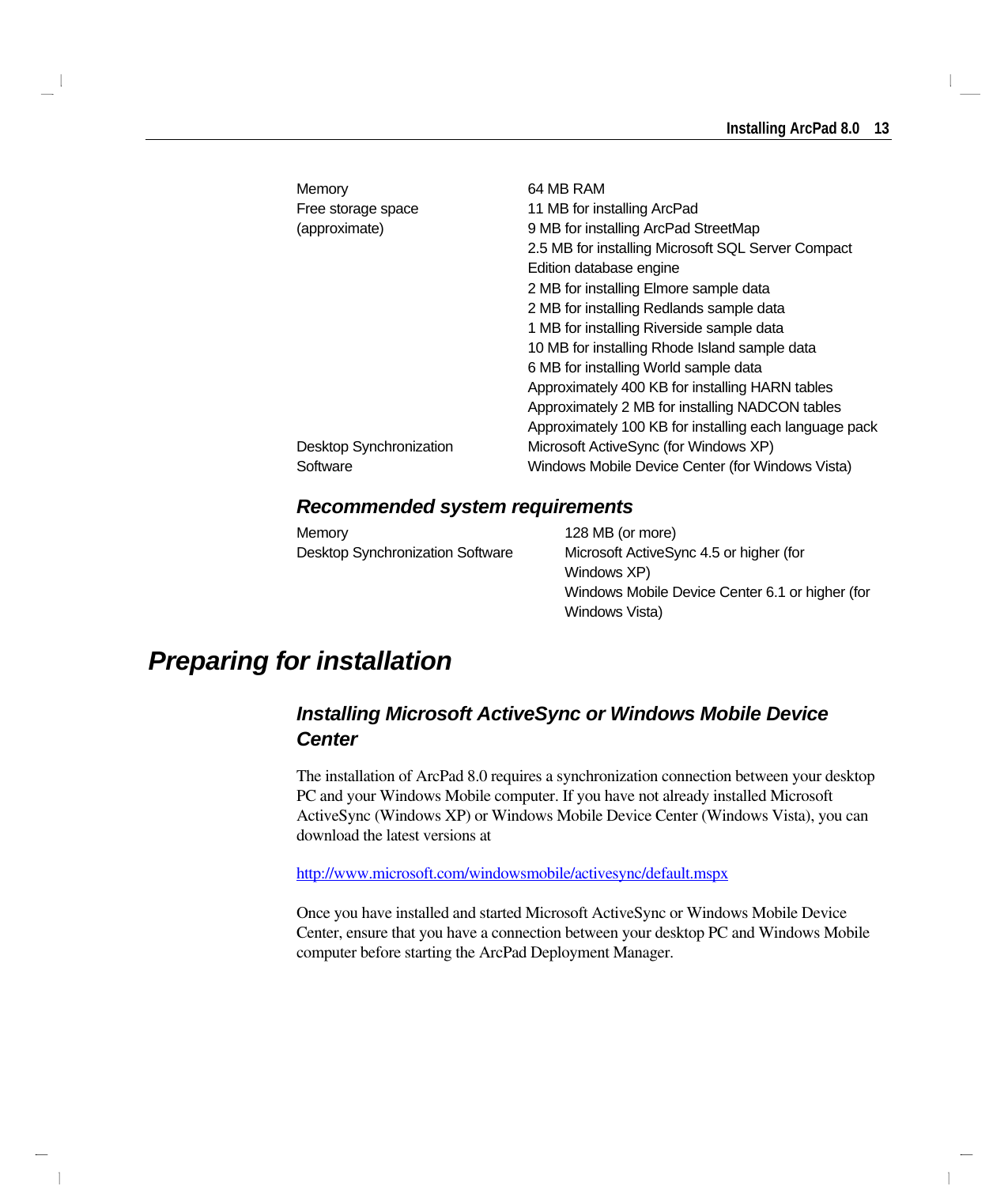### *If you have an earlier version of ArcPad*

It is highly recommended that you uninstall any previous versions of ArcPad from your Windows Mobile computer before installing ArcPad 8.0. This includes the ESRI ArcPad font.

#### *To uninstall ArcPad 7.1*

Uninstalling ArcPad 7.1 on Windows Mobile requires a two-pass uninstall.

Tap Start > Settings > System > Remove Programs. On the Uninstall tab, choose ESRI ArcPad 7.1 from the program list and tap the Remove button. The following message appears after a few seconds:

|                    | <b>Soft Reset?</b>                                                                                                                                                                                                              | 2:10    |
|--------------------|---------------------------------------------------------------------------------------------------------------------------------------------------------------------------------------------------------------------------------|---------|
| <b>Soft Reset?</b> |                                                                                                                                                                                                                                 |         |
|                    | A soft reset is required. Tap<br>Yes to reset now, or No to<br>close other applications and<br>manually reset and delete<br>fonts.<br>Please run Remove<br>Programs, ArcPad 7.1 again<br>after doing a soft reset.<br>Yes<br>Nο |         |
|                    |                                                                                                                                                                                                                                 | Remove  |
|                    | Total storage memory available:                                                                                                                                                                                                 | 948576K |
|                    |                                                                                                                                                                                                                                 |         |

Tap Yes.

Your Windows Mobile computer is automatically reset (rebooted). You now need to access Remove Programs and choose ESRI ArcPad 7.1 again to complete uninstalling ArcPad 7.1.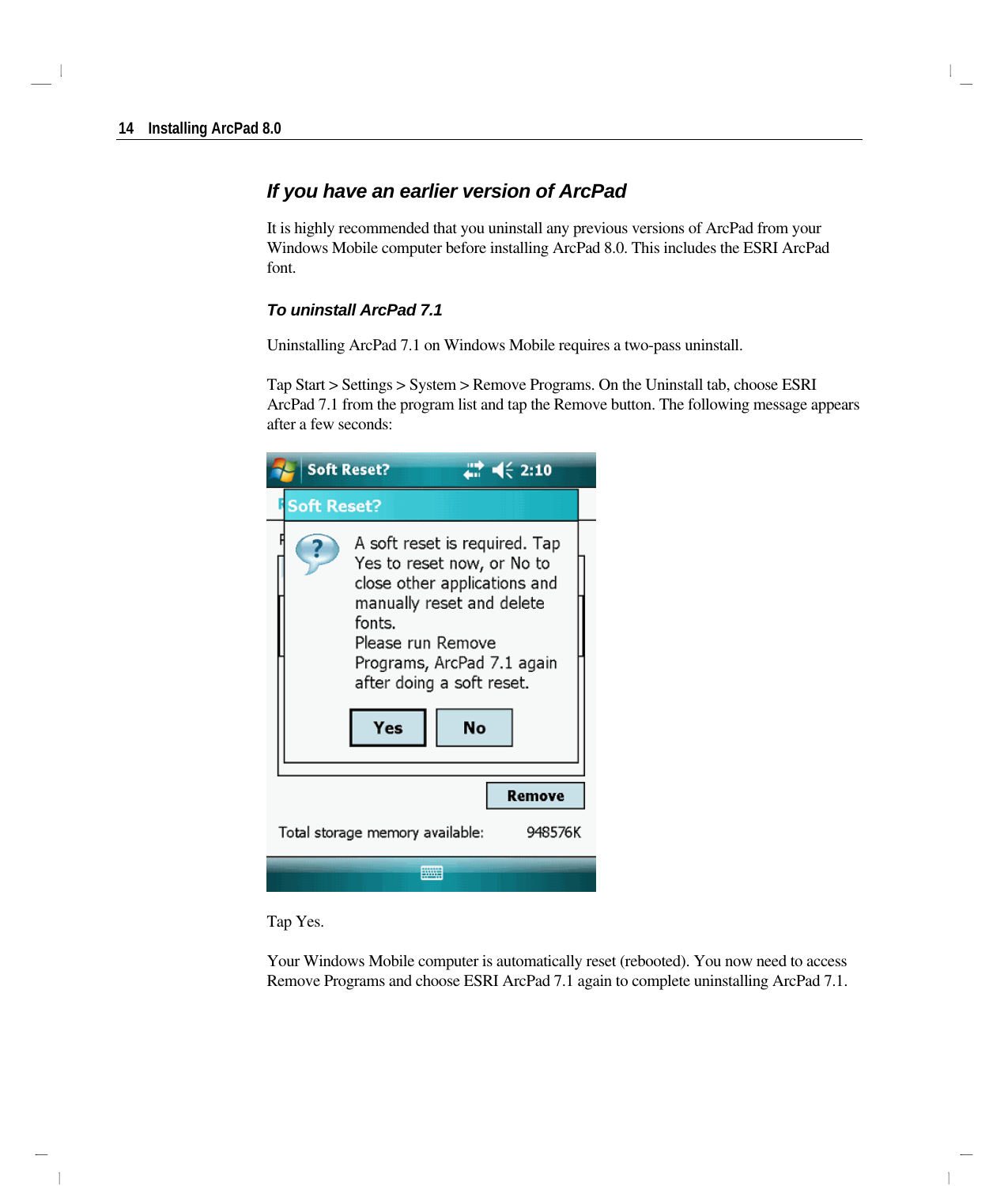## *Installing ArcPad 8.0*

To install ArcPad 8.0 on your Windows Mobile computer, follow these steps:

- 1. Install ArcPad 8.0 on your desktop PC.
- 2. Start a synchronization connection between your desktop PC and Windows Mobile device.
- 3. Close all applications on your Windows Mobile computer.
- 4. Start the ArcPad Deployment Manager on your desktop PC from Start > All Programs > ArcGIS > ArcPad 8.0.

| <b>&amp; ArcPad Deployment Manager</b> |                                                                                                                                                                                                                                                                                                                                                                                                |  |
|----------------------------------------|------------------------------------------------------------------------------------------------------------------------------------------------------------------------------------------------------------------------------------------------------------------------------------------------------------------------------------------------------------------------------------------------|--|
| ArcPad<br>8.0                          | Install ArcPad for Windows Mobile<br>Install ArcPad StreetMap for Windows Mobile<br>Install ArcPad Today Plug-in for Windows Mobile<br>Install Datum Transform/s for Windows Mobile<br>$\overline{+}$<br>Install Language Pack/s for Windows Mobile<br>Œ<br>Install Sample/s on Windows Mobile<br>Ė<br>Install SQLce for Windows Mobile<br>Install VBScript Runtime Library for Windows Mobile |  |
|                                        | Deploy<br>Done                                                                                                                                                                                                                                                                                                                                                                                 |  |

5. Check the check box for the component to be installed to your Windows Mobile device and click Deploy.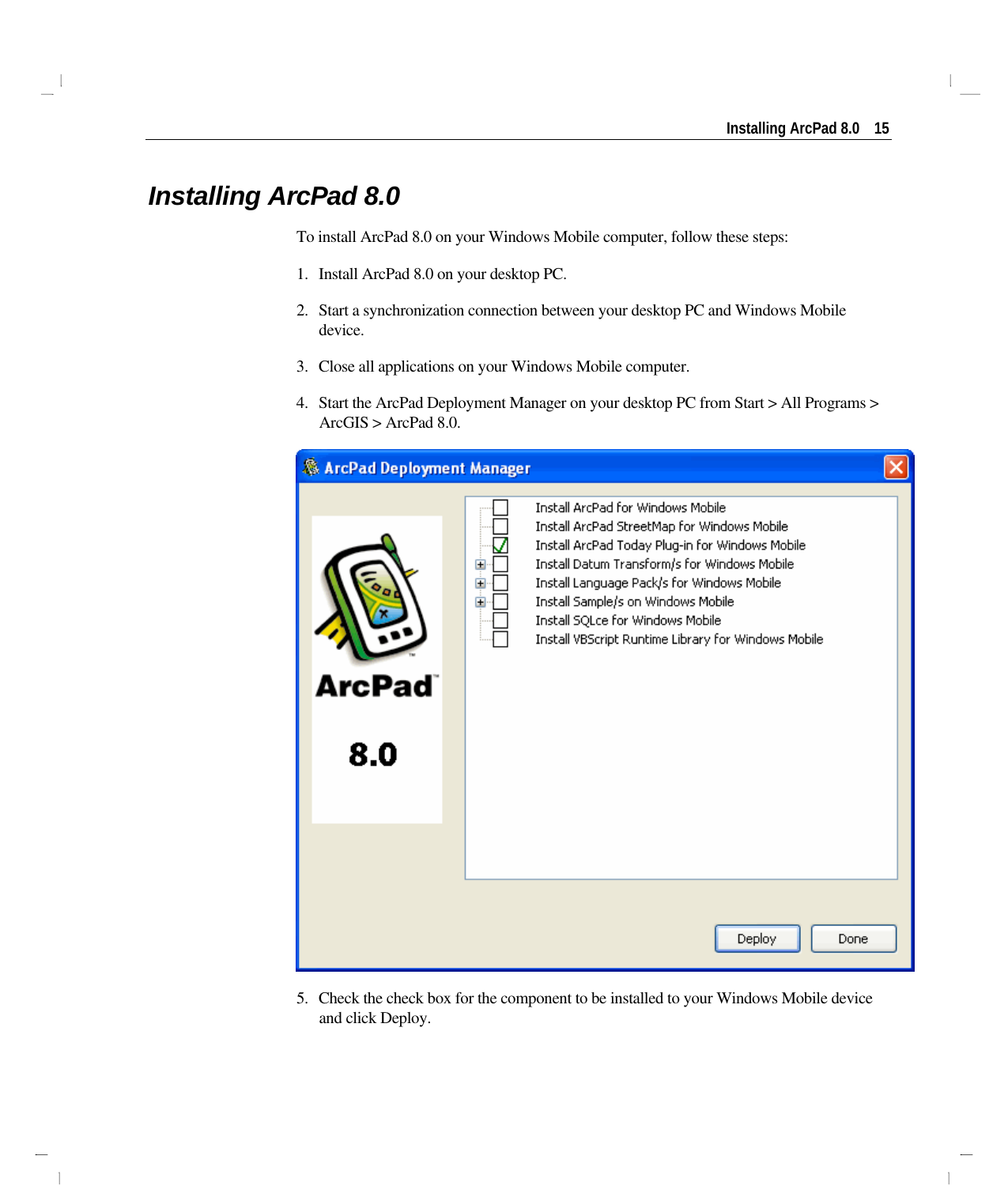The installation programs will perform the following:

- Create a \Program Files\ArcPad folder on your Windows Mobile computer—on the selected destination location—and copy ArcPad.exe into this folder.
- Create My ArcPad folder under \My Documents for ArcPad customization files.
- Create folders under \My Documents—or the selected destination location—for the sample data.
- Copy the esri 11s.ttf, esri 30s.ttf, esri 49s.ttf, and esri 144s.ttf fonts into the \Windows\Fonts folder.

### *Selecting a target destination*

When installing ArcPad 8.0—or any of the ArcPad components—to a Windows Mobile device, you will be prompted to select the destination media or location for the installation.

You will be prompted on your device to choose a location for the installation. Options to select from will include the device or storage cards.

It is recommended that you install ArcPad into the built-in storage. Installing ArcPad on a storage card often results in slower startup times for ArcPad. Furthermore, applications installed on storage cards are typically first loaded into memory before being run, which reduces the amount of free memory for running applications.

Storage cards include removable SanDisk® CompactFlash® or Secure Digital storage cards. It is recommended that you install data onto storage cards. For optimum performance, it is recommended that you purchase and use storage cards that have the fastest read and write access times available.

### *ArcPad StreetMap extension (optional)*

Installing the ArcPad StreetMap extension is optional; however, the StreetMap extension is required for ArcPad to recognize and work with the StreetMap data.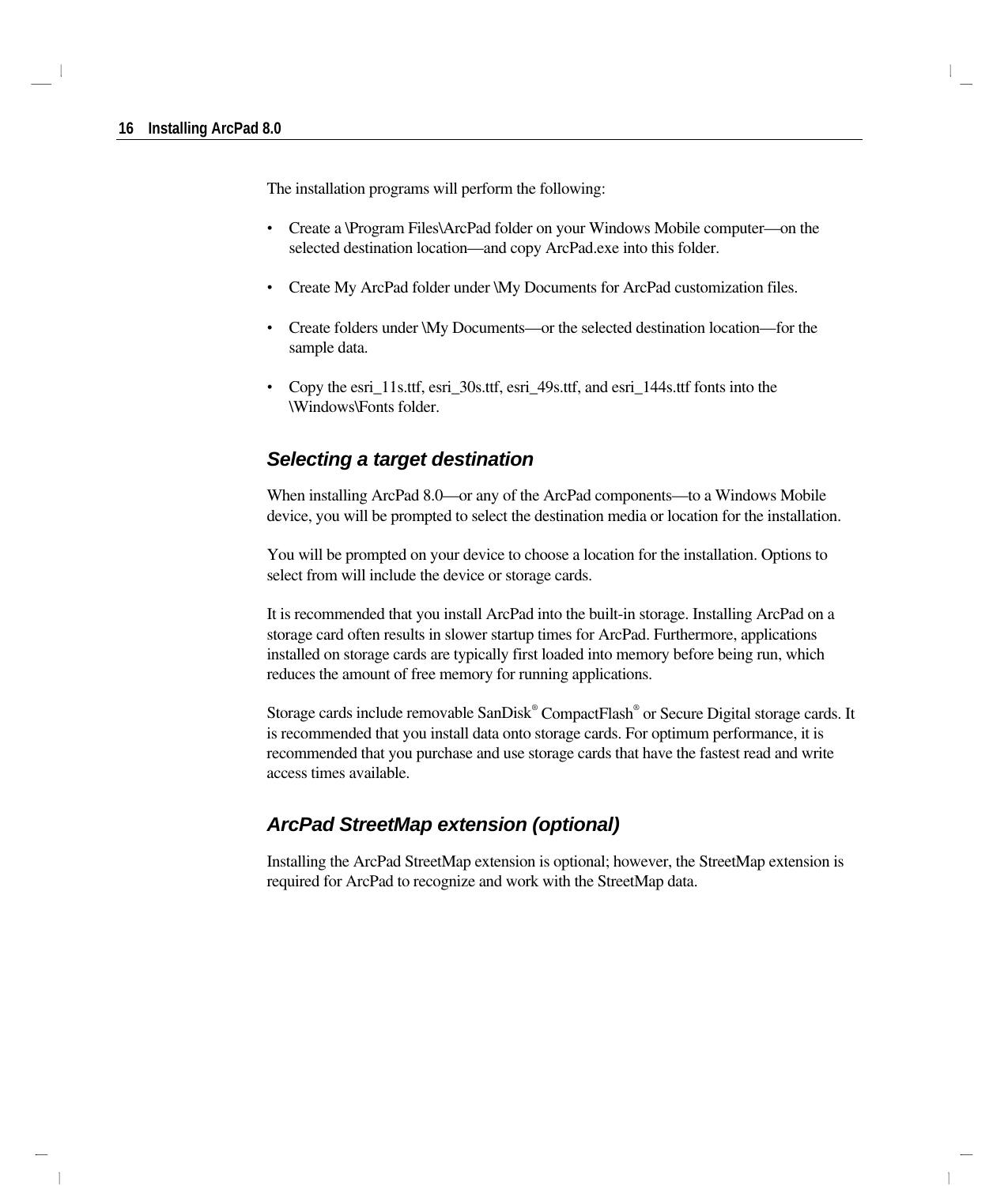## *Microsoft SQL Server Compact Edition for Windows Mobile (optional)*

Installing the Microsoft SQL Server Compact Edition database engine is optional; however, the Microsoft SQL Server Compact Edition database engine is required for ArcPad to recognize and work with ArcPad AXF files. ArcPad AXF files are created by the ArcPad Data Manager extension for ArcGIS Desktop when getting data for ArcPad.

## *ArcPad language packs (optional)*

Installing the language packs is optional.

Once a language pack has been installed on your Windows Mobile device, it can be selected from the Locale page of the ArcPad Options dialog box.

To use a language pack with ArcPad the locale and code page must be supported on the device. The Locale page of the ArcPad Options dialog box only lists the locales that are supported on the device. Your device's operating system does not need to be localized for a particular language to use the language in ArcPad, but the operating system does need to support the language and code page—for example, you can install the Chinese fonts, or code pages, on an English Windows XP PC. Once you have done this, you can use the Chinese locale with ArcPad, even though the Windows XP operating system is still in English.

## *ArcPad sample data (optional)*

Installing the sample data is optional. However, the sample data is useful for exploring the capabilities of ArcPad.

ArcPad 8.0 includes the following sample data:

- Redlands
- Elmore
- Riverside, which includes an ArcPad AXF file with related tables
- Rhode Island, for use with the ArcPad StreetMap extension
- World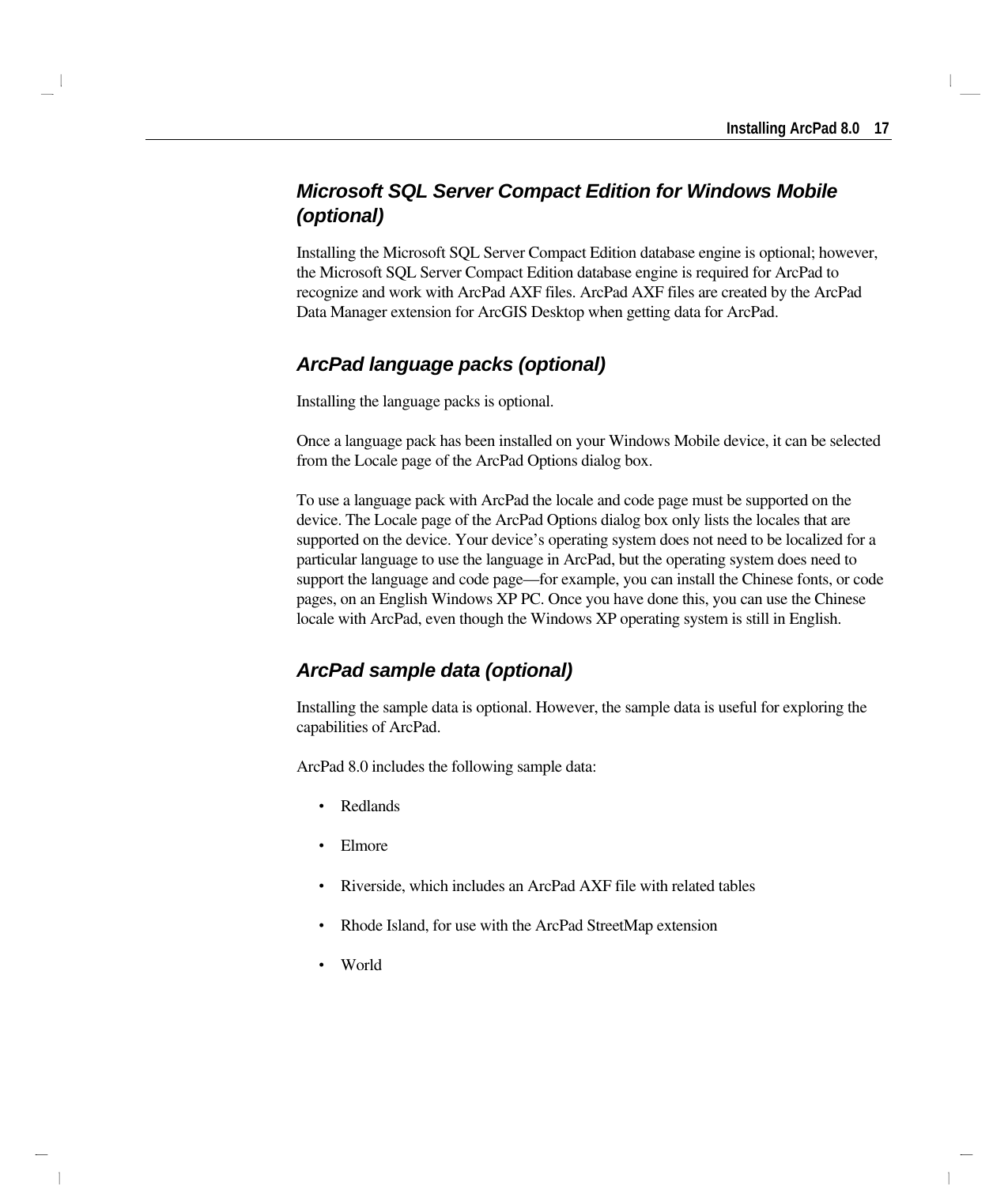## *VBScript Runtime Library for Windows Mobile (optional)*

When installing ArcPad 8.0 for Windows Mobile, the VBScript Runtime Library will automatically be installed on devices that do not already have the library preinstalled in ROM. Therefore, it is usually not necessary to install the VBScript Runtime Library via the Install VBScript Runtime Library for Windows Mobile shortcut.

ArcPad 8.0 customization using VBScript requires that the VBScript Runtime Library be installed on the computer. The VBScript Runtime Library consists of the VBScript.dll file, which is located in the Windows folder. Most Windows Mobile computers do not have the VBScript Runtime Library installed. The ArcPad Setup.exe file includes the VBScript Runtime Library for all Windows Mobile computers supported by ArcPad.

You only need to install the VBScript Runtime Library for Windows Mobile if you get the following warning message when starting ArcPad on your Windows Mobile computer:

VBScript script engine not supported on this system

You may also get the following error message when trying to start ArcPad with custom applets and forms:

Fatal Application Error

## *After running setup*

The ArcPad installation creates an ArcPad 8.0 program item under Start > Programs.

## *Entering your registration number*

Entering a valid ArcPad registration number disables the evaluation mode time-out. To enter your registration number, do the following:

- Start ArcPad by clicking Start > Programs > ArcPad 8.0.
- Type your registration number on the Registration dialog box and tap OK.

ArcPad 5.x, 6.x, and 7.x registration numbers are *not* valid for ArcPad 8.0.

You will also need to enter the streetmap data unlock code when you add the ESRI North America or the Europe Streetmap Premium dataset in ArcPad on your device for the first time.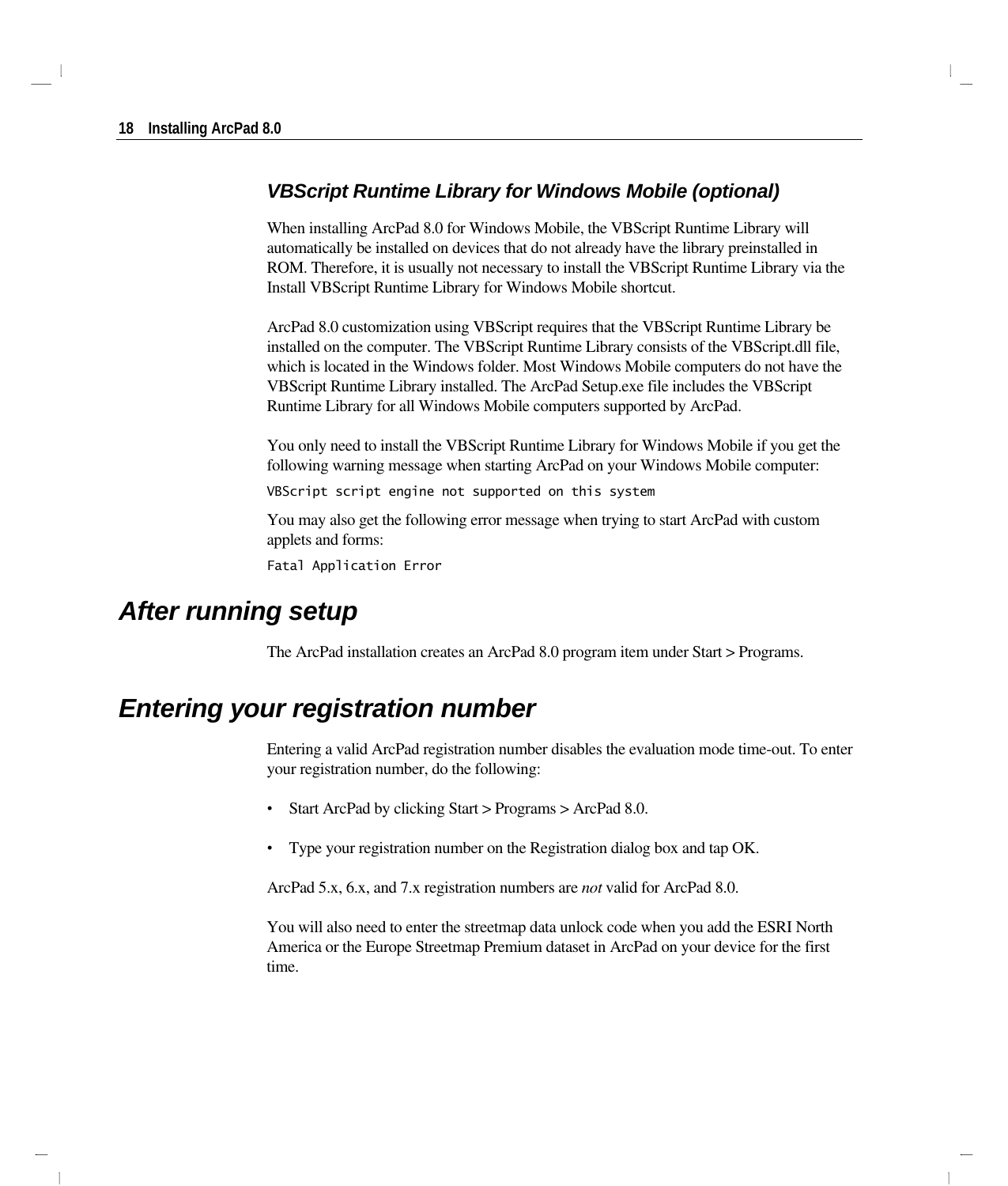## *Uninstalling ArcPad 8.0*

## *Uninstalling on Windows Mobile*

There are issues with uninstalling fonts on Windows Mobile computers. Consequently, uninstalling ArcPad 8.0 on Windows Mobile requires a two-pass uninstall.

Tap Start > Settings > System > Remove Programs. On the Uninstall tab, choose ESRI ArcPad 8.0 from the program list and tap Remove. The following message will appear after a few seconds:

| <b>Soft Reset?</b><br>$\frac{13}{20}$ $\leq 1.31$                                                                                                                                                                               |  |
|---------------------------------------------------------------------------------------------------------------------------------------------------------------------------------------------------------------------------------|--|
| <b>Soft Reset?</b>                                                                                                                                                                                                              |  |
| A soft reset is required. Tap<br>Yes to reset now, or No to<br>close other applications and<br>manually reset and delete<br>fonts.<br>Please run Remove<br>Programs, ArcPad 8.0 again<br>after doing a soft reset.<br>Yes<br>No |  |
| Remove                                                                                                                                                                                                                          |  |
| 946996K<br>Total storage memory available:                                                                                                                                                                                      |  |
|                                                                                                                                                                                                                                 |  |

Tap Yes.

Your Windows Mobile computer is automatically reset (rebooted). You now need to access Remove Programs and choose ESRI ArcPad 8.0 again to complete uninstalling ArcPad 8.0.

## *Uninstalling the ArcPad 8.0 components*

The ArcPad 8.0 components can be easily uninstalled, if necessary.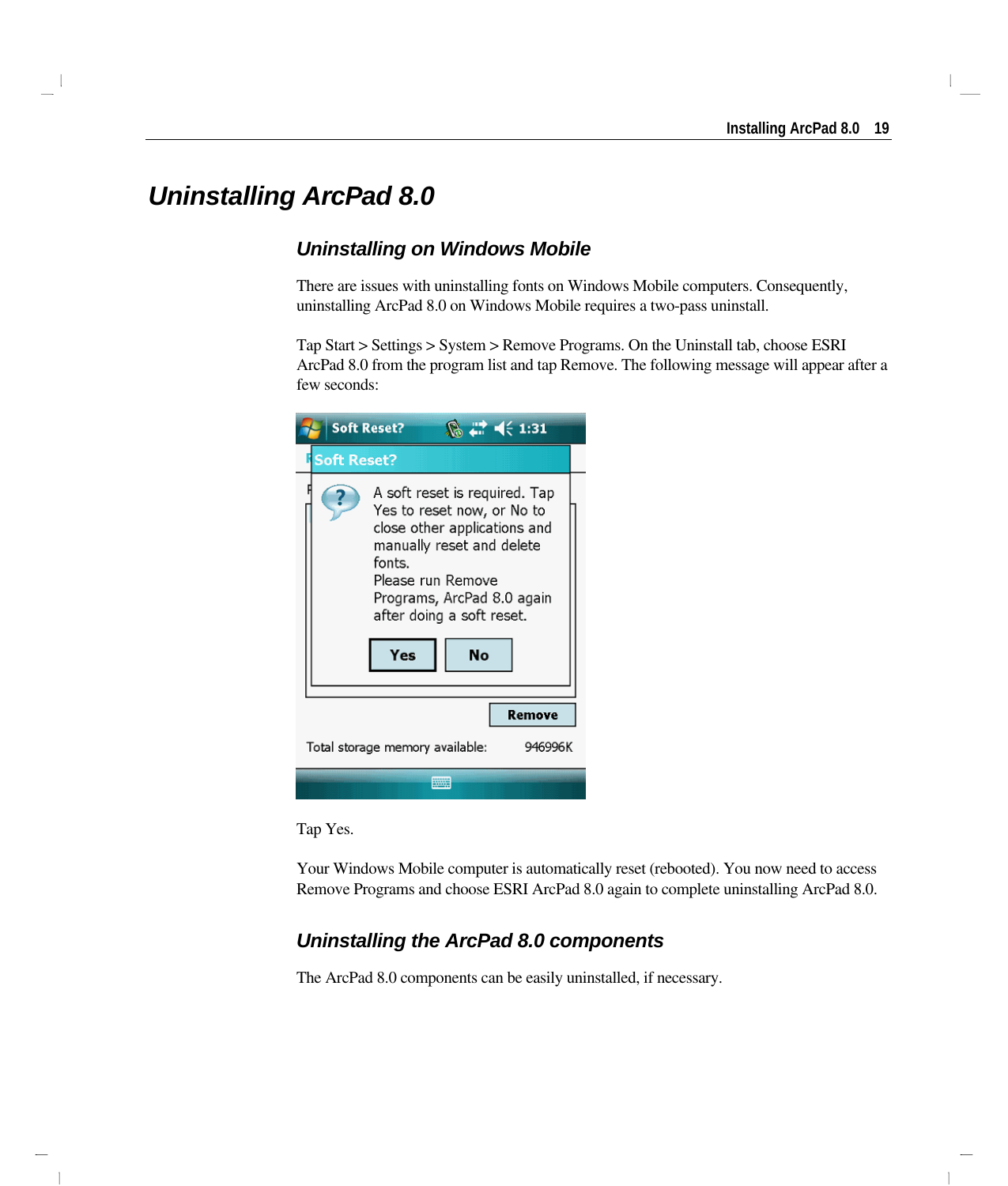Tap Start > Settings > System > Remove Programs. Choose the ArcPad component you wish to uninstall and tap Remove.

## *Troubleshooting your installation*

#### *Installing on Windows Mobile*

Microsoft ActiveSync (Windows XP) or Windows Mobile Device Center (Windows Vista) needs to be installed on your desktop PC for the ArcPad Deployment Manager to work correctly. If the ArcPad Deployment Manager does not work correctly, it is probably because Microsoft ActiveSync or Windows Mobile Device Center is not installed on your desktop PC.

To correct this, follow these steps:

- 1. Close the ArcPad Deployment Manager.
- 2. Install Microsoft ActiveSync (Windows XP) or Windows Mobile Device Center (Windows Vista).
- 3. Restart ArcPad Deployment Manager.

## *"Unknown Publisher" message when installing on Windows Mobile*

When installing ArcPad—or any of the ArcPad components—on a Windows Mobile device, you may see the following warning message on your device:

The program is from an unknown publisher. You should install it only if you trust its publisher. Do you want to continue?

You can safely ignore this warning message and tap Yes to continue with the installation.

#### *Error message when installing ArcPad 8.0*

The following error message may occur:

File in Use